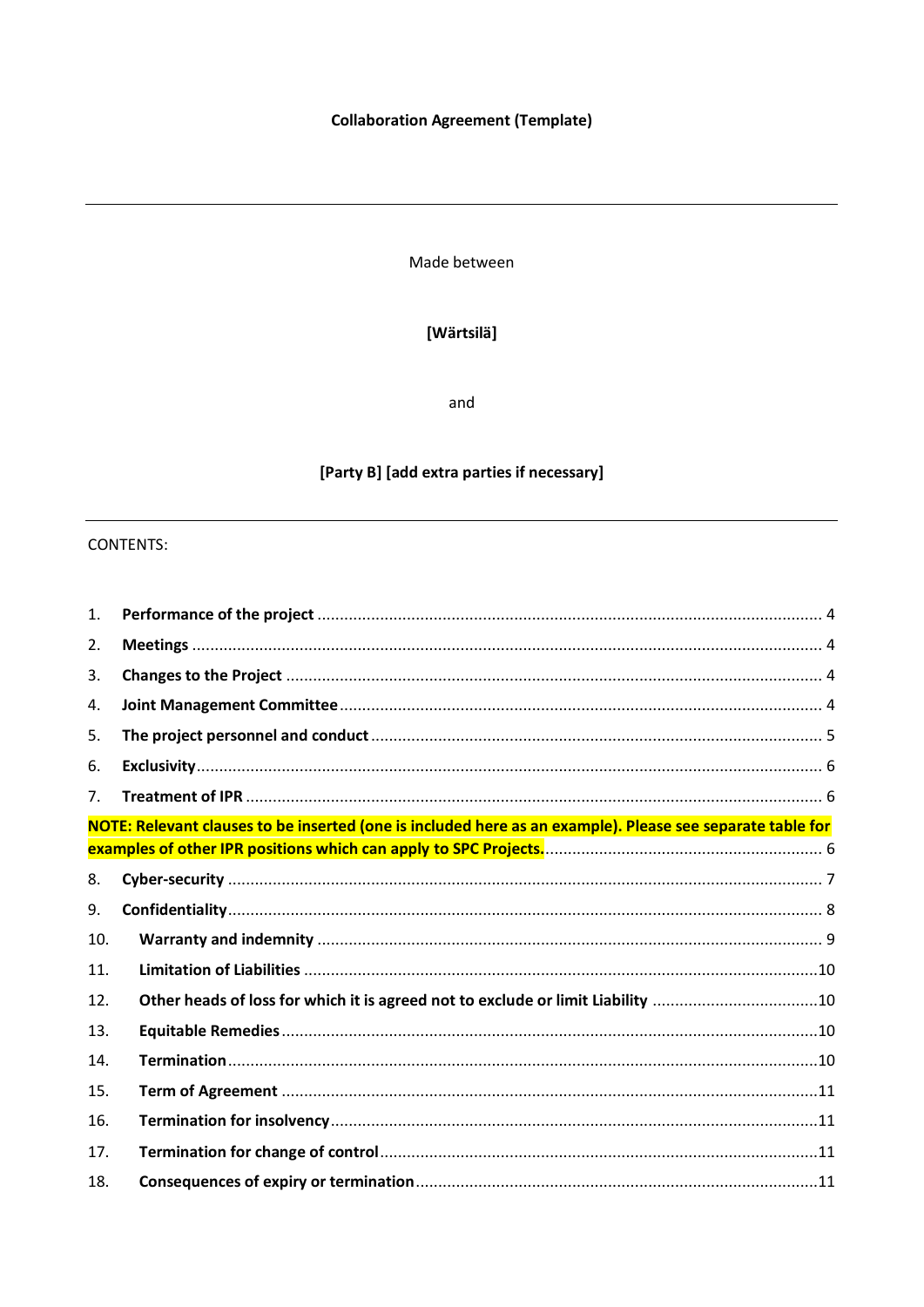| 19. |  |
|-----|--|
| 20. |  |
| 21. |  |
| 22. |  |
| 23. |  |
| 24. |  |
| 25. |  |
| 26. |  |
| 27. |  |
| 28. |  |
| 29. |  |
| 30. |  |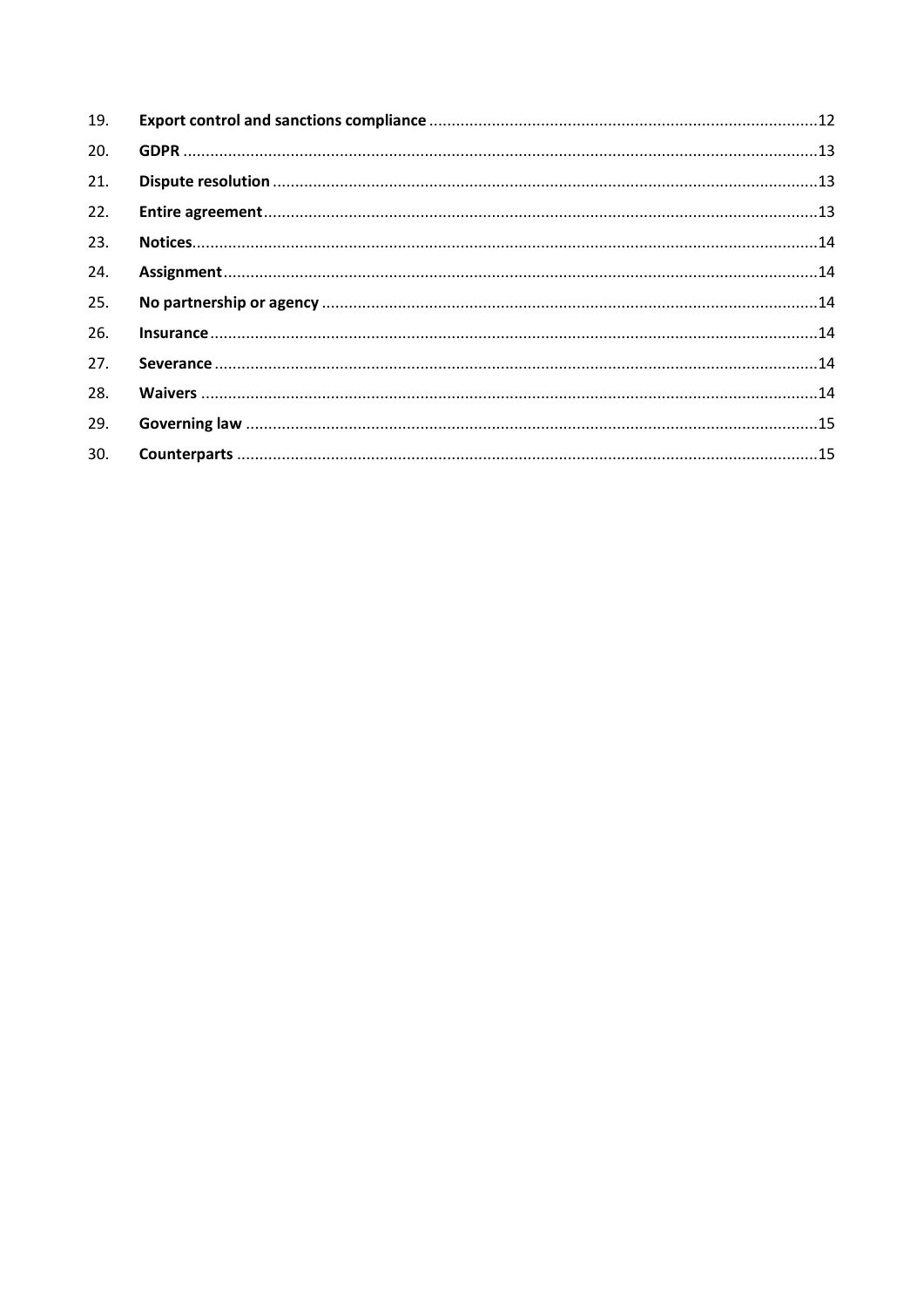### THIS AGREEMENT is made on [*date*]

#### **PARTIES**

- (1) **[Wärtsilä Finland Oy**, a limited liability company duly established and existing under the laws of Finland, with principal offices at Järvikatu 2 – 4, FI-65100 Vaasa, Finland] 1 ("**Wärtsilä**"); and
- (2) [] a company incorporated in [] under number [] whose registered office is at [*insert address*] ("*Party B*"); [and]
- (3) [add extra parties as necessary] [[] a company incorporated in [] under number [] whose registered office is at [*insert address*] ([*Party C*]);<sup>2</sup>

### (together the **Parties** and each a **Party**)

### **BACKGROUND**

- *A WHEREAS Wärtsilä provides its customers in the marine and energy market with complete lifecycle power solutions,*
- *B WHEREAS [*Party B*] carries on the business of [*insert **description of Party B's business***].*
- *C [WHEREAS [Party C] carries on the business of [insert description of Party C's business]<sup>3</sup>*
- D *WHEREAS, the Parties acknowledge the importance of a constructive business relationship to plan and optimize the (long term) innovative collaboration for their mutual benefits that will be derived therefrom.*
- E *WHEREAS, the Parties shall maintain open channels of communication during the performance of this Agreement for the early identification and resolution of issues that may lead to disagreements and subsequent disputes between them in respect of this Agreement.*
- F *WHEREAS, The Parties have agreed to collaborate in a programme of research and development work in relation to [*insert details*] (the "Project")*
- *G WHEREAS, This Agreement is supplemental to the Non-Disclosure Agreement, Project Brief, Code of Conduct and Way of Working which, notwithstanding this Agreement, shall remain in full force and effect in accordance with their terms.*

 $2$  If the agreement is to be between more than two parties, references to the following will need changing: both Parties, either Party. Please complete a 'find and replace' search to amend these.

<sup>&</sup>lt;sup>3</sup> Delete if not necessary. Short summary of general business is sufficient here as this section is not legally binding, just offers an introduction.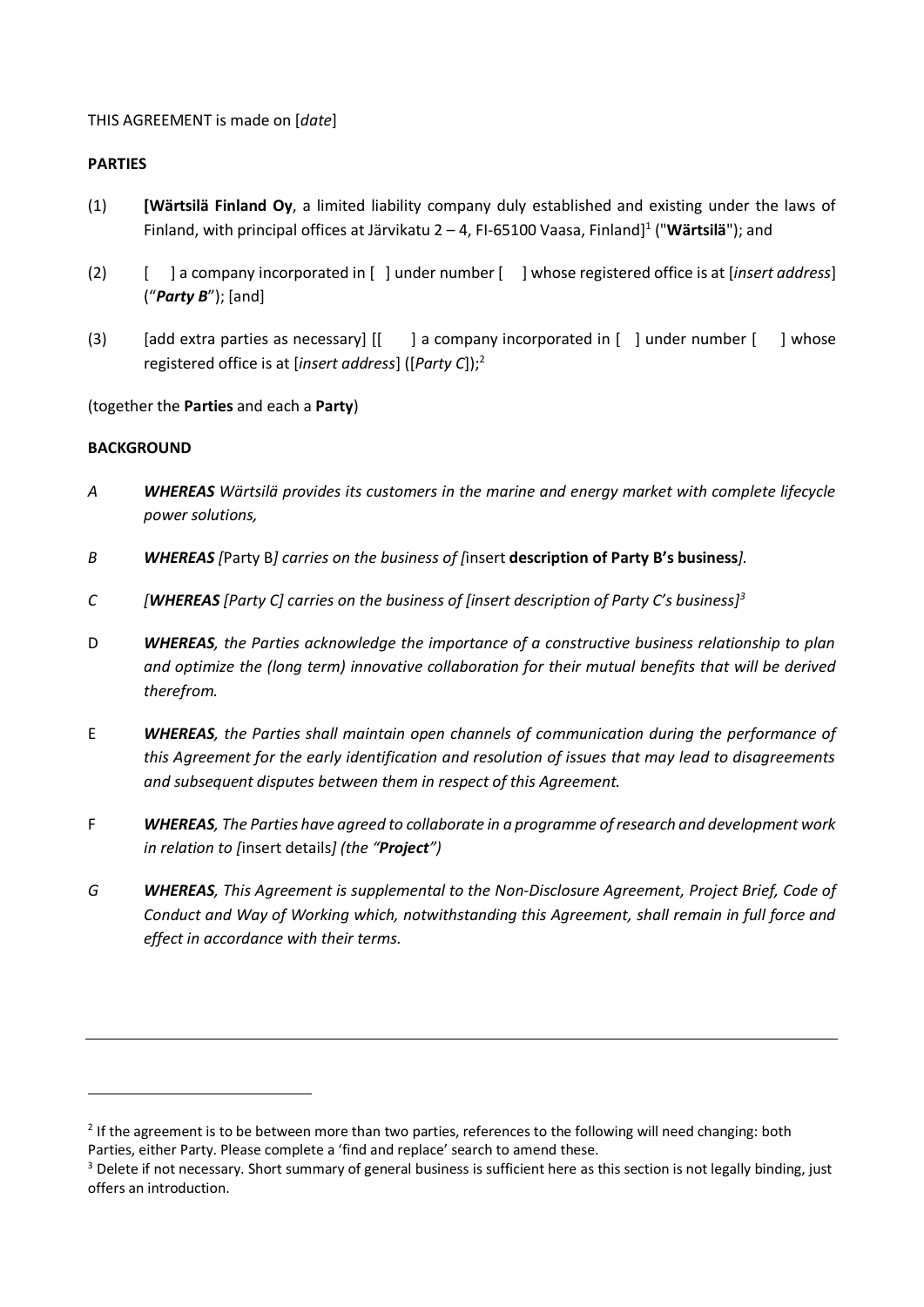#### <span id="page-3-0"></span>1. **Performance of the project**

1.1 Wärtsilä and [Party B] intend to co-operate in the Project in accordance with the Project Brief within the timescale envisaged in the Project Brief and Appendix [ ] and in accordance with the budget to be proposed by the Joint Management Committee.

### <span id="page-3-1"></span>2. **Meetings**

2.1 The Parties will hold meetings to review the progress of the Project at the dates and times specified in the Project Brief. Changes to this Agreement can be discussed at these meetings and will take place in accordance with Claus[e 3.](#page-3-2) Such meetings will be held by any method agreed between the parties and may be either electronically or at Wärtsilä's premises. These meetings will be held at no additional cost to [Party B].

### <span id="page-3-2"></span>3. **Changes to the Project**

3.1 Any variation to this Agreement or the Project Brief will be made in writing and agreed by both parties.

### <span id="page-3-3"></span>4. **Joint Management Committee**

- <span id="page-3-4"></span>4.1 Constitution of the Joint Management Committee:
	- 4.1.1 The Joint Management Committee shall consist of a number of each Party's representatives belonging to departments such as, but not limited to, [*Finance, Quality, Research and Development (R&D)*. The Joint Management Committee will be co-chaired by a project director appointed by each Party.
	- 4.1.2 Each of Wärtsilä and [*Party B*] shall be entitled to remove and replace the permanent members of the Joint Management Committee (including its project director) appointed by it in its absolute discretion by notice in writing to the other Party. Other nonpermanent representatives of each Party may attend the meetings according to needs raised by current activities. A quorum of the Joint Management Committee shall be one representative of each of the parties to this Agreement.
	- 4.1.3 The members of the Joint Management Committee shall meet on a regular basis subject to the needs of the Project, for ongoing activities (such as review of progress of the working groups and resolution of outstanding issues). Decisions of the Joint Management Committee shall be by simple majority, other than the following:
		- 4.1.3.1 Any decision which necessitates a change to the Project Brief, which must be unanimous; or
		- 4.1.3.2 Any change to the allocation of any funding, which shall also be by simple majority but where [Define the Party] will have a casting vote.
	- 4.1.4 Both Parties shall use all reasonable endeavours to ensure that the consensus mechanism for reaching a decision shall not delay the project schedule defined in the Project Brief and Appendix [ ]. Any disputes shall be settled in accordance with clause [20.](#page-12-0) Minutes of each meeting of the Joint Management Committee shall be signed by a representative of Wärtsilä and by a representative of [*Party B*].
- 4.2 Role of the Joint Management Committee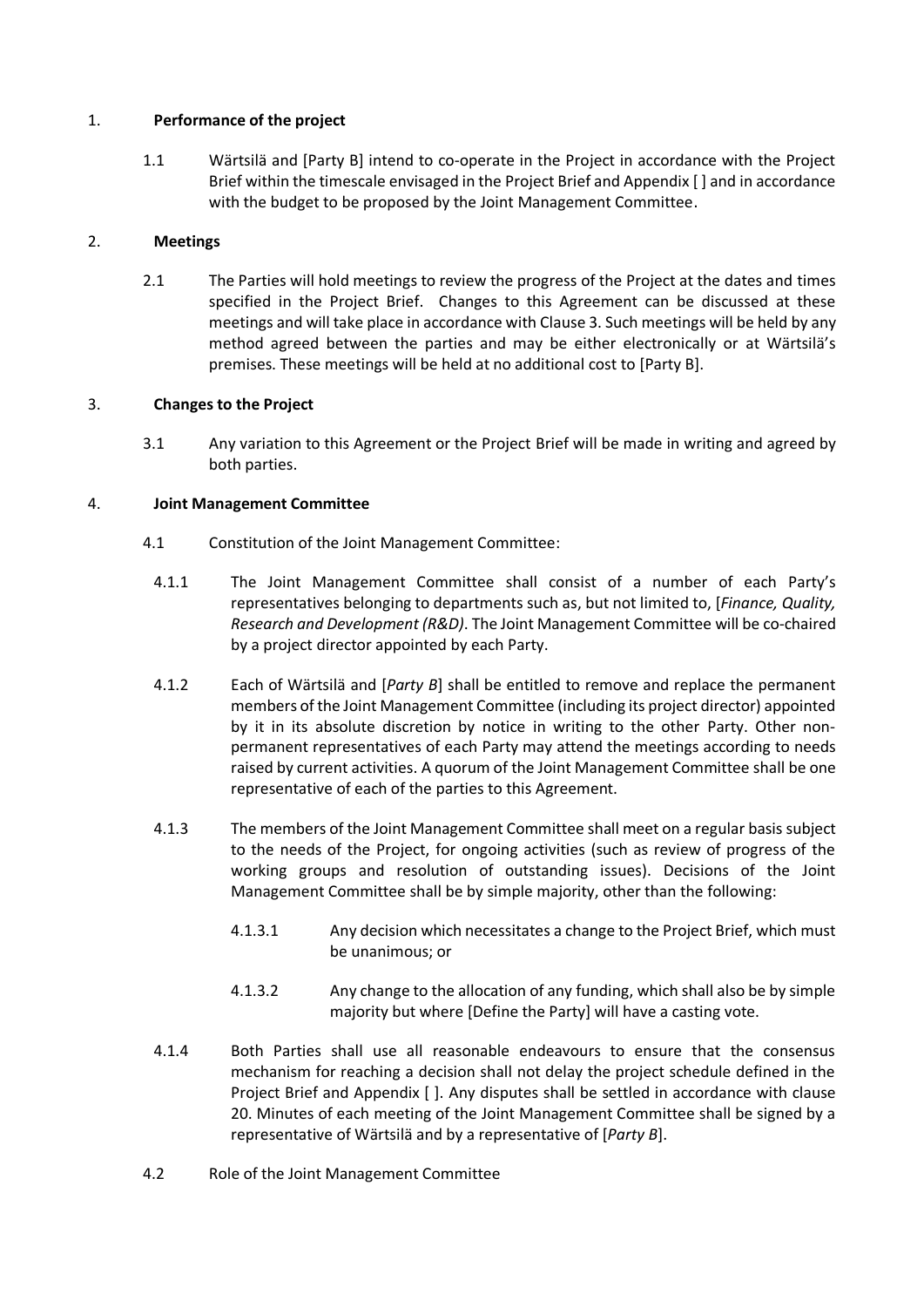- 4.2.1 The Joint Management Committee shall be in charge of the follow-up of the implementation of this Agreement and the coordination of the following activities:
- 4.2.2 project scheduling and recommending changes to the Project Brief, where necessary;
- 4.2.3 review of the Project Brief at the end of a Project Stage and subsequent modification of the Project content, such changes to be implemented for the following Project Stage;
- 4.2.4 review of expenses and expenditure and preparing draft budgets of spending needs;
- 4.2.5 setting-up working groups as they deem necessary, defining their scope and level of authority and managing them by giving instructions and recommendations whenever necessary for the performance of the above functions;
- 4.2.6 discussing and arbitrating any outstanding issues or conflicts arising within the working groups and the operational levels described in this Agreement;
- 4.2.7 to assist the Parties and their Representatives in managing the business relationship and resolving any issue or disagreement before it develops into a dispute under this Agreement*;* and
- 4.2.8 any other tasks allocated or requested by both parties in connection with the Project.

### <span id="page-4-0"></span>5. **The project personnel and conduct**

### 5.1 **Key Staff**

Each Party will ensure that:

- 5.1.1 each of their Key Staff will have the relevant experience and be fully competent and suitable to carry out the tasks and duties assigned to them in connection with the performance of the Project;
- 5.1.2 each of their Key Staff will devote sufficient time and attention to the performance of the Project, unless otherwise agreed in advance by all Parties;
- 5.1.3 if a member of the Key Staff is absent for any reason (including any temporary absence) (an **"Absent Member"**) there will be at least one other member of the Key Staff who understands and is capable of performing (to the level required by this Agreement) the role and duties of the Absent Member in relation to the Project;
- 5.1.4 Neither Party will, without the consent of the other Party, either change the role or responsibilities of any member of the Key Staff or remove any member of the Key Staff from the performance of the Project for more than [NUMBER] consecutive days except where such member of the Key Staff is absent on sick leave or other statutory leave (such as maternity, parental or adoption leave) or has ceased to be employed or engaged by the employing Party.

The Parties will use all reasonable endeavours to maintain the continuity of each member of the Key Staff in their roles.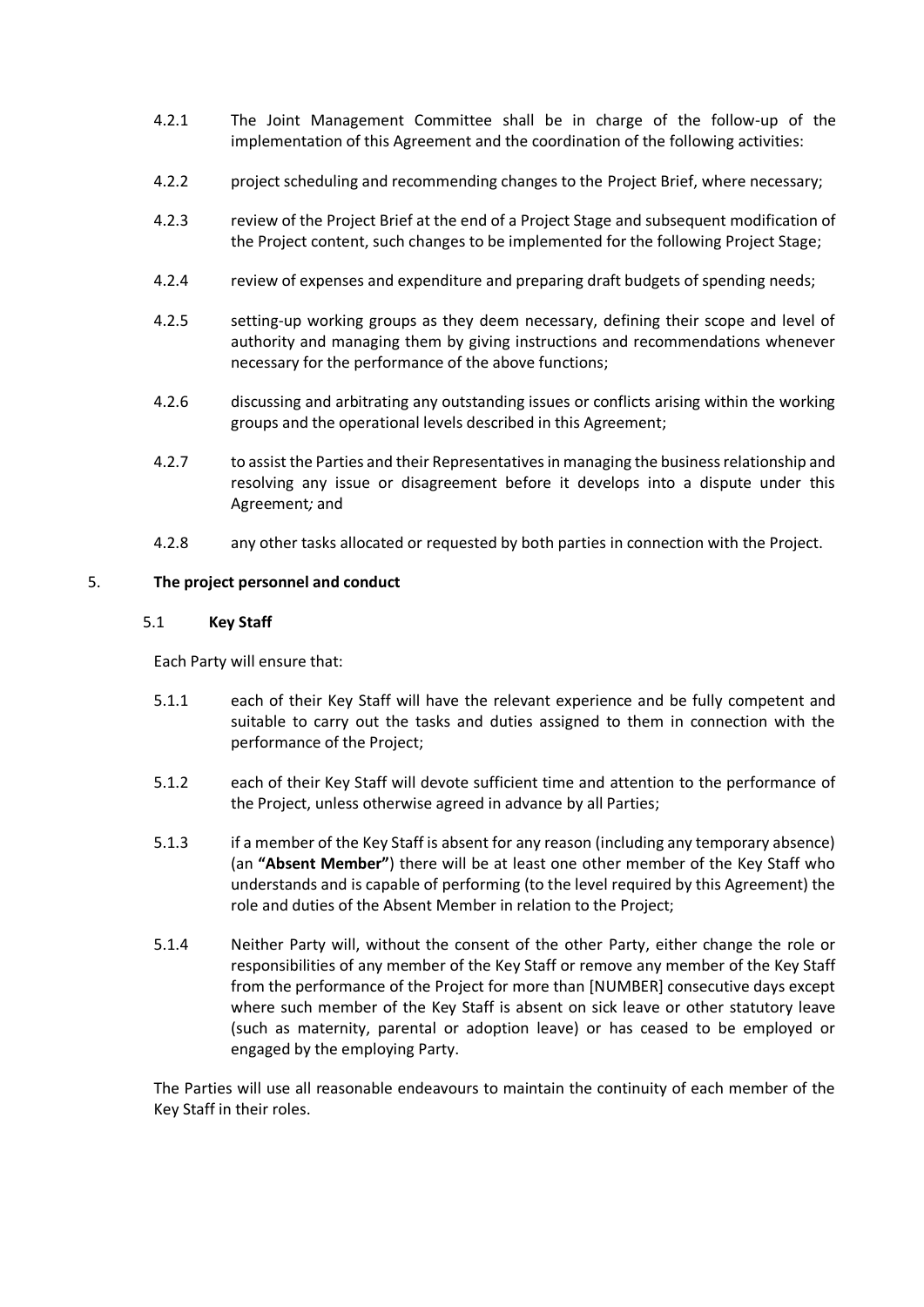## 5.2 **Right to require removal of Key Staff**

Either Party will immediately remove from any involvement in or responsibility for the provision of the Project any member of their Key Staff who, in the reasonable opinion of Wärtsilä or Party B (as appropriate) :

- 5.2.1 is not performing his or her role in respect of the provision of the Project properly, efficiently or effectively; and/or
- 5.2.2 is, for any other reason, unacceptable or inappropriate for the provision of the Project.

Any communication requiring the removal of any Key Staff must be sent to the relevant Party by form of written notice.

#### 5.3 **Consequences of Removal of Key Staff**

Both Parties will:

- 5.3.1 following the removal of any member of the Key Staff, ensure such person is replaced promptly with another person with the necessary training, experience and skills to perform the Project in accordance with this Agreement;
- 5.3.2 if any member of the Key Staff is replaced ensure that a full and effective knowledge transfer process is in place and fully adhered to for the transfer of any relevant knowledge from the outgoing member of Key Staff to the replacement member of the Key Staff;
- 5.3.3 ensure that all members of the Key Staff who cease to be engaged in the performance of the Project (for any reason) return all Confidential Information held by them to [Party B] or Wärtsilä (as appropriate).

#### <span id="page-5-0"></span>6. **Exclusivity**

6.1 Each Party undertakes to the other that it will not, during the continuation of this Agreement (or, if earlier, the conclusion of joint research and development activities hereunder) carry out or participate in any research and development project in the same Field of use as the Project, whether alone or in co-operation with a third party, without the consent of the other.

#### <span id="page-5-2"></span><span id="page-5-1"></span>7. **Treatment of IPR**

**NOTE: Relevant clauses to be inserted (one is included here as an example). Please see separate table for examples of other IPR positions which can apply to SPC Projects.**

#### 7.1 **Background IP**

7.1.1 This Agreement does not affect the ownership of any Intellectual Property Rights in any Background or in any other technology, design, work, invention, software, data, technique, Know-how, or materials which are not Project Results. The Intellectual Property Rights in them will remain the property of the Party which contributed them to the Project (or its licensors). No licence to use any Intellectual Property Rights is granted or implied by this Agreement except the rights expressly set out in this Agreement.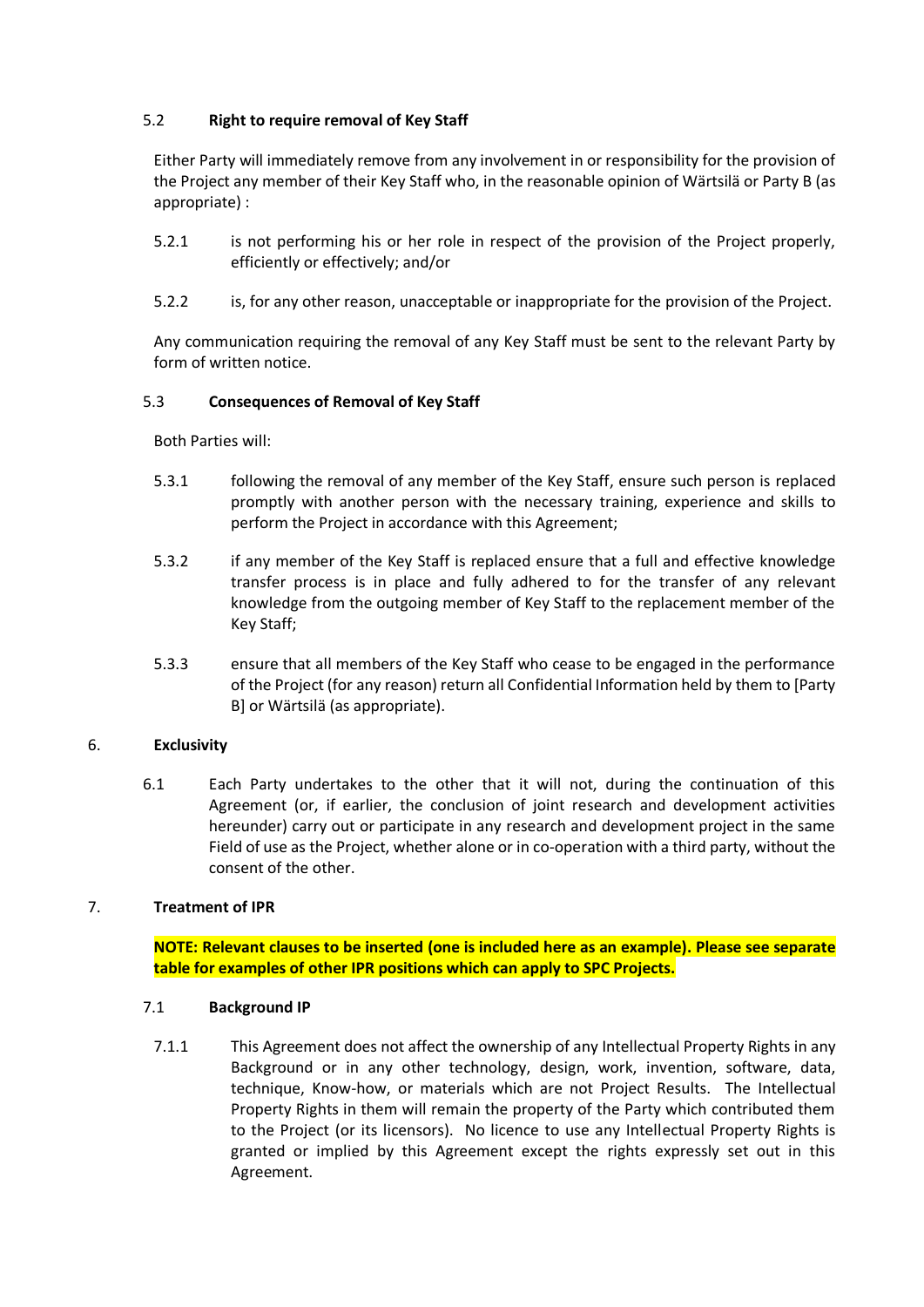7.1.2 Each Party grants the other Party a royalty-free, fully paid-up, non-exclusive licence to use its Background IP, which it has contributed to the Project, for the purpose of carrying out the Project. None of the Parties may grant any sub-licence to use the other Party's Background IP except to any Party's Group Companies, and any person working for or on behalf of it or any of its Group Companies, to use any Party's Background for the purpose of carrying out the Project.

## 7.2 **Foreground IP**

- 7.2.1 Wärtsilä will own the Intellectual Property Rights in the Project Results.
- 7.2.2 [In accordance with the terms of the IP Payment Plan/Licence,] Wärtsilä grants [Party B] a [non]-exclusive, indefinite, fully paid-up, royalty free licence (with the right to sublicence) to use the Intellectual Property Rights in any of the Project Results in the [Territories/Fields of Use] [or the following territories and fields of use: XX]
- 7.2.3 [Party B] may grant any sub-licence to use the Project Results and, if applicable, may allow any of its Group Companies and any person working for or on behalf of [Party B] to use the Project Results [in the Territories/Fields of Use].
- <span id="page-6-1"></span>7.2.4 Notwithstanding the clauses above, Wärtsilä will take such steps as they may decide from time to time, to register and maintain any protection for those Intellectual Property Rights, including filing and prosecuting patent applications, and taking any action in respect of any alleged or actual infringement of any Intellectual Property Rights in its Project Results. The costs of any actions taken under this clause [7.2.4](#page-6-1) shall be paid by Wärtsilä.
- 7.3 The Parties shall immediately give notice in writing to the other of any challenge to the other Parties' Intellectual Property or any inadvertent disclosure or unauthorised use of such Intellectual Property or know-how which comes to its knowledge. The Parties shall, at Wärtsilä's expense, give such assistance as is reasonably requested by either Party to assist in the prevention of any such infringement, challenge or unauthorised use. [Party B] shall not institute any legal proceedings without Wärtsilä's prior written consent.
- 7.4 Any breach of this clause will be considered a material breach.

#### <span id="page-6-2"></span><span id="page-6-0"></span>8. **Cyber-security**

- 8.1 Each Party understands the need to follow and implement standard information security protocols pertaining to the security of data information as well as confidential data and information appropriate for its industry. If a Party is not already following and implementing such industry standards, the Party shall establish Cyber Security safeguards appropriate for the Project under industry standards and that comply with any applicable laws, rules, regulations of the jurisdiction where the Project is being performed.
- <span id="page-6-3"></span>8.2 Each Party shall:
- 8.2.1 document the degree of compliance with Cyber Security policies;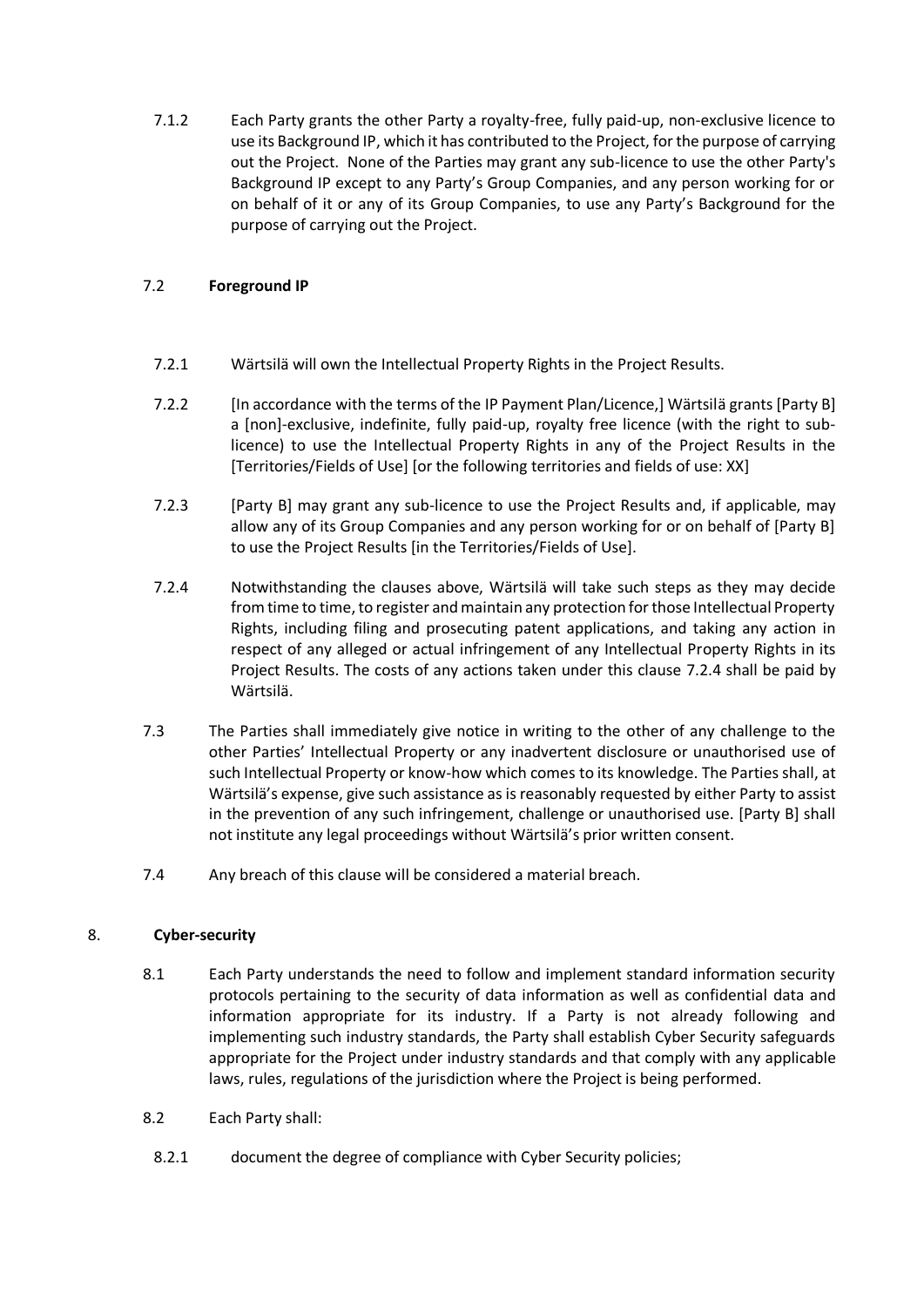- 8.2.2 implement appropriate Cyber Security safeguards and otherwise use reasonable endeavours
- 8.2.3 to ensure the Confidentiality, Integrity & Availability of Information Assets;
- 8.2.4 have in place appropriate plans and procedures to allow it to respond efficiently and
- 8.2.5 effectively to a Cyber Security Incident; and
- 8.2.6 regularly review its Cyber Security arrangements to verify its application in practice and
- 8.2.7 maintain and keep records evidencing the same.
- 8.3 All employees and contractors of either Party carrying out Project-related work on the Smart Partner Campus with use of, or access to (i.e. via an active ACCDOM), Wärtsilä's Information and Operations Technologies (IT and OT) systems and/or information and data at any level, shall comply with the standardised approach to the use of Information and Operations Technologies (IT and OT) systems and equipment, as detailed in the Acceptable Use Policy (AUP) found in Annex [4].
- 8.4 Each Party shall use reasonable endeavours to ensure that any third-party providing services on its behalf in connection with the Agreement complies with the terms of Notice clauses [8.1](#page-6-2) and [8.2.](#page-6-3)
- 8.5 Each Party's implementation and adherence to its Cyber Security is subject to the audit provisions of the Agreement.
- 8.6 Any independent infrastructure implemented, maintained or operated on Smart Partner Campus premises by [Party B] shall be subject to yearly Cyber Assessments including vulnerability and penetration testing performed by Wärtsilä's Cyber Security team. [Party B] shall undertake cyber security monitoring of any independent network or system implemented, maintained or operated on Smart Partnership Campus premises
- 8.7 Each Party shall adhere to the cyber security incident instructions as included at Appendix [4].

#### <span id="page-7-0"></span>9. **Confidentiality**

- 9.1 Each of the Parties undertakes to the other that it will:
- 9.2 keep confidential all information (written or oral) concerning the Foreground Intellectual Property, the Background Intellectual Property of the other Party or the other Party's business or affairs that it shall obtain or receive as a result of the discussions leading up to, or the entering into this Agreement or in the course of it except that which:
	- 9.2.1 is trivial or obvious;
	- 9.2.2 it can reasonably demonstrate was already in its possession prior to the commencement of such discussions; or
	- 9.2.3 is in the public domain other than as a result of a breach of this clause.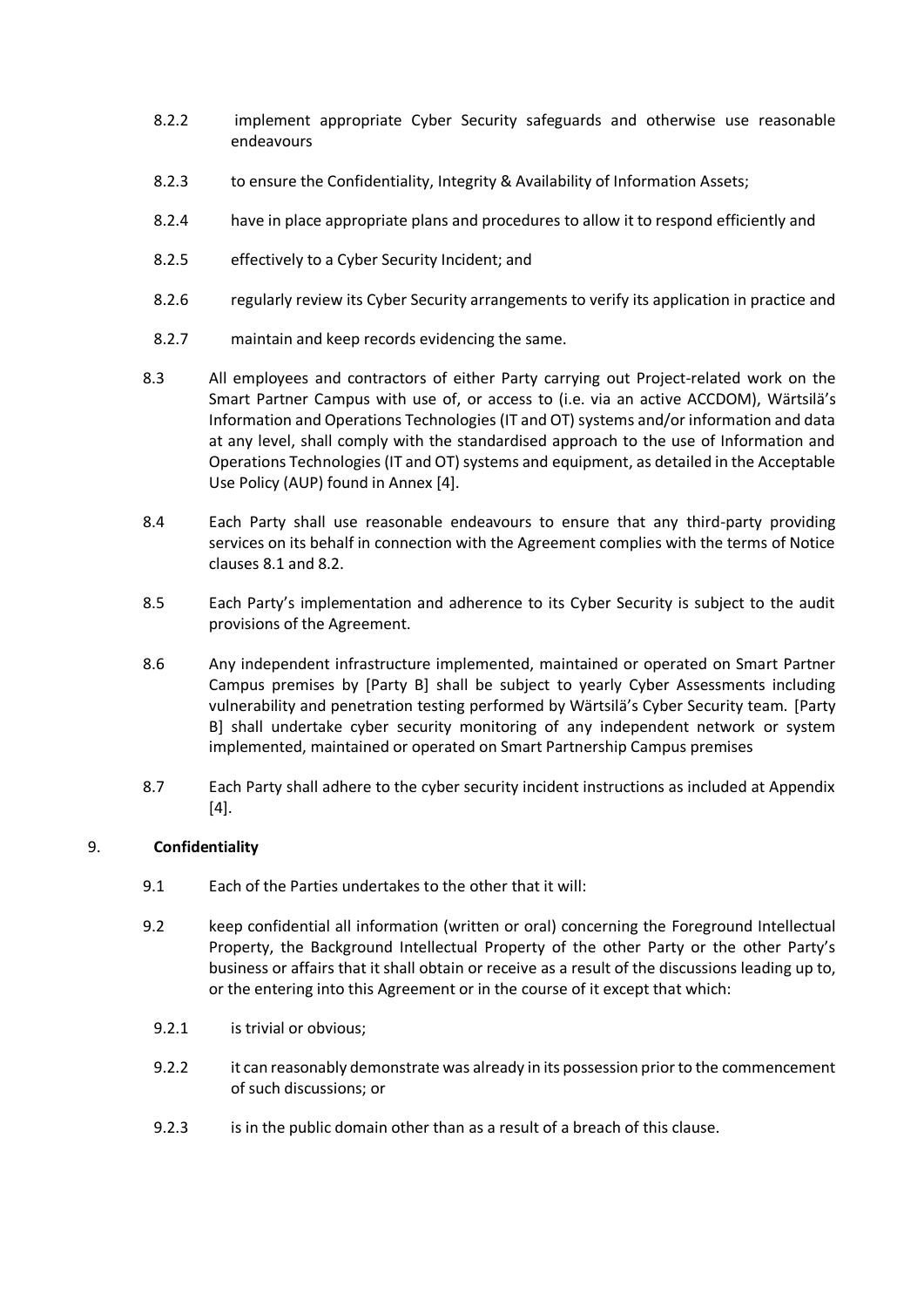- 9.3 use information covered by this clause [9](#page-7-0) only as expressly provided under this Agreement or otherwise as and to the extent required for the purpose of exploiting its rights and fulfilling its obligations under this Agreement; and
- 9.4 take all reasonable steps as shall from time to time be necessary to ensure compliance with the provisions of this clause by its officers, employees, agents and sub-contractors.
- 9.5 Notwithstanding anything contained elsewhere in this Agreement, the provisions of this clause [9](#page-7-0) shall remain in effect if, and when, this Agreement is terminated or expires.
- 9.6 Any breach of this clause will be considered a material breach.

### <span id="page-8-0"></span>10. **Warranty and indemnity**

- 10.1 Each Party warrants to the other that:
- 10.2 it is the owner or licensee of all relevant rights in and to its Background Intellectual Property and all other materials made available for the purposes of the Project and has the authority to grant the rights granted hereunder and that the use of such Background Intellectual Property or materials or any of them in or in relation to the Products or the Project or the operation of the Project in accordance with this Agreement shall not infringe the rights of any third party;
- 10.3 it has the necessary power and authority to enter into this Agreement and to grant the licences granted hereunder; and
- 10.4 the signatories to this Agreement are duly authorised to execute this Agreement on behalf of such Party.
- <span id="page-8-2"></span>10.5 Each Party (the **Indemnifying Party**) shall be liable for and will indemnify the other Party (together with its officers, servants or agents, Affiliates and permitted licensees) against any and all liability, loss, damages, costs, legal costs, professional and other expenses of any nature whatsoever incurred or suffered by the other Party arising out of any breach by the Indemnifying Party of its warranties provided that:
- 10.6 prompt notice is given to the Indemnifying Party of any such claims or suits;
- 10.7 the Indemnifying Party shall have the option to undertake and conduct the defence and/or settlement of any such claims or suits and that the other Party cooperates with the Indemnifying Party in the defence of any such claims or suits;
- 10.8 no admission shall be made or other action taken which may prejudice the ability of the Indemnifying Party to defend or prosecute any claims without the prior consent of the Indemnifying Party;
- 10.9 no settlement of any such claims or suits is made without the prior written consent of the Indemnifying Party; and
- <span id="page-8-1"></span>10.10 in no event shall either Party be liable for any consequential damages or loss of profits which the other Party may suffer arising out of any breach by a Party of its warranties hereunder.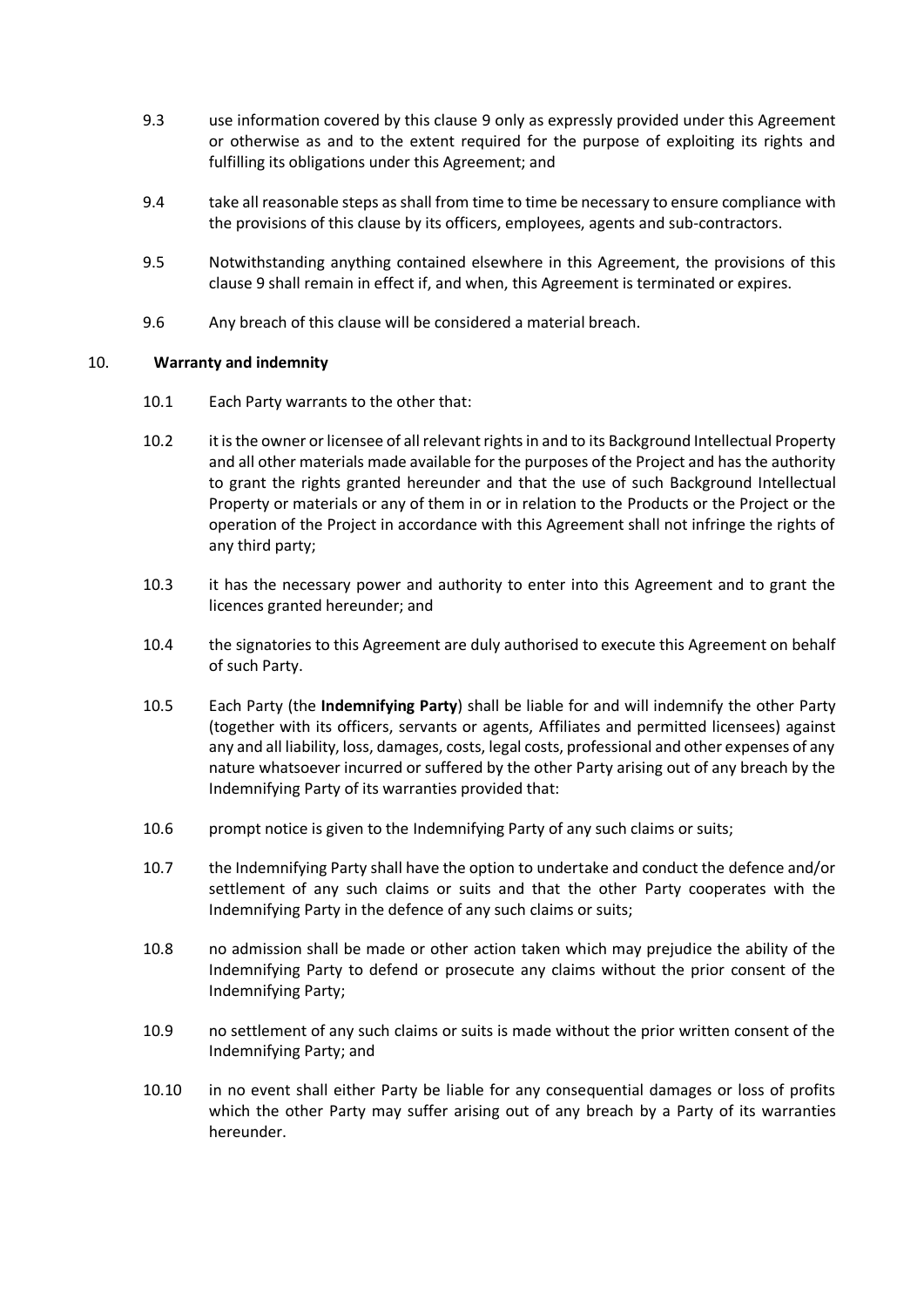- 10.11 In relation to any data which the Party has brought to the Project, both Parties warrant that:
- 10.12 they have obtained all authorisations, licences, consents and approvals, to allow it to use the information;
- 10.13 it is the most up to date version of the information owned or accessible by the Party; and
- 10.14 where the Party has quoted or confirmed the source of such information, such source is, to the best of the Party's knowledge, accurate.

#### <span id="page-9-0"></span>11. **Limitation of Liabilities**

- 11.1 No Party shall be liable to another Party for indirect or consequential loss or damages such as but not limited to loss of profit, loss of revenue or loss of contracts except, unless otherwise agreed in this Agreement.
- 11.2 The total accumulated liability of a Party towards all other Parties collectively under this Agreement shall be limited to the amount of [INSERT AMOUNT], unless otherwise agreed in this Agreement.
- 11.3 Nothing in this Agreement will operate to exclude or restrict any Liability of a party:
	- 11.3.1 For gross negligence:
	- 11.3.2 for its fraud or fraudulent misrepresentation or the fraud or fraudulent misrepresentation by a person for whom it is vicariously liable;
	- 11.3.3 for any matter for which it is not permitted by law to exclude or limit, or to attempt to exclude or limit, its liability.

#### <span id="page-9-1"></span>12. **Other heads of loss for which it is agreed not to exclude or limit Liability**

- 12.1 Without prejudice to [10.10,](#page-8-1) nothing in this Agreement will operate to exclude or restrict either party's liability arising under:
	- 12.1.1 clause [9;](#page-7-0)
	- 12.1.2 for a deliberate breach of this Agreement by that party;
	- 12.1.3 for a wilful default of that party under this Agreement which deprives the other party of the whole or substantially the whole of the benefit of this Agreement and was intended to cause the other party harm; or
	- 12.1.4 either party's liability under the indemnities contained in **clauses [10.5](#page-8-2) or [7.](#page-5-1)**

#### <span id="page-9-2"></span>13. **Equitable Remedies**

13.1 Nothing in this clause [12](#page-9-1) will prevent or restrict the right of a party to seek injunctive relief or specific performance or other discretionary remedies of the court.

#### <span id="page-9-3"></span>14. **Termination**

14.1 Either Party may terminate the Agreement with immediate effect, by giving written notice to the other Party, upon occurrence of any of the following: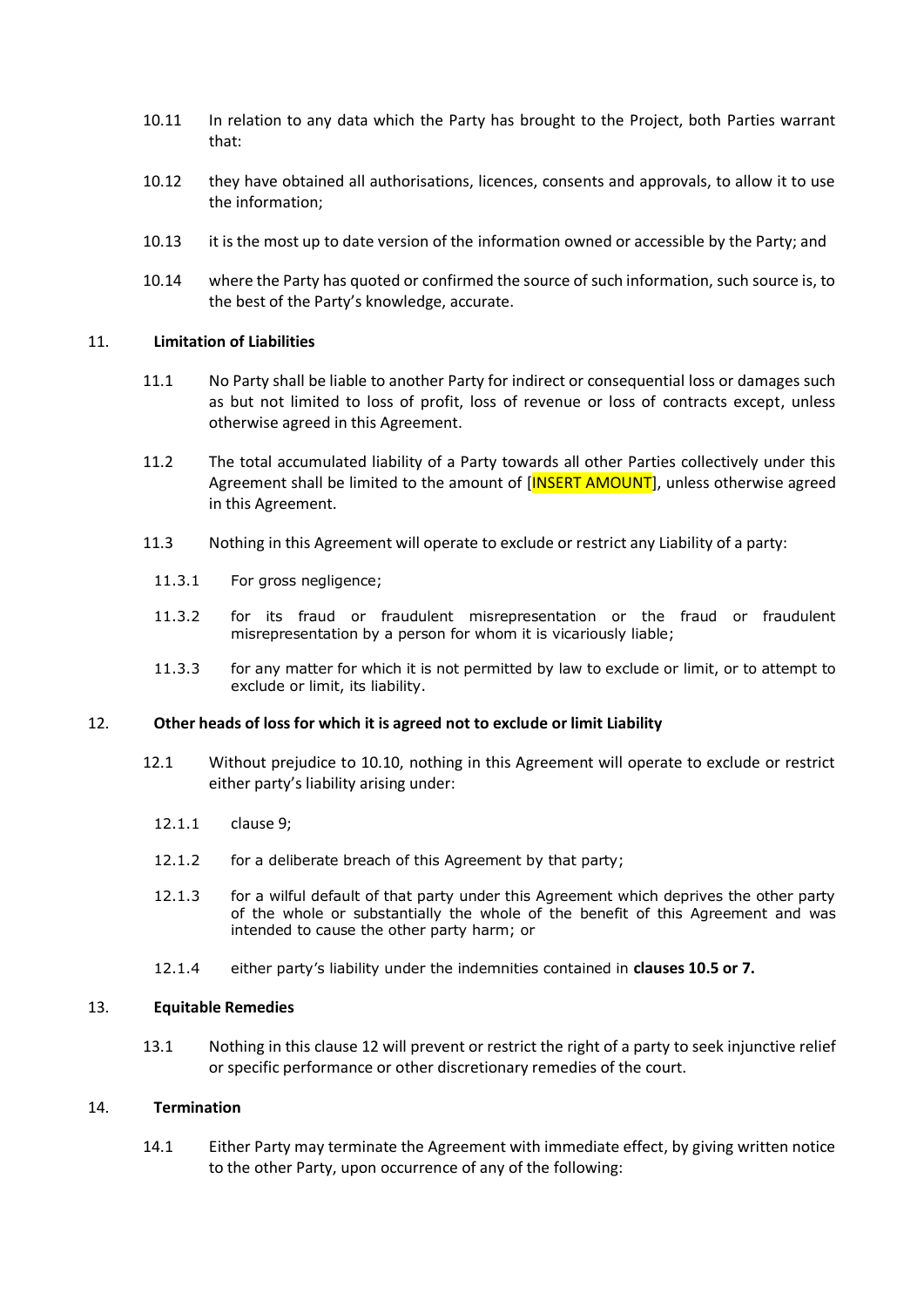- 14.1.1 non-performance by either Party which subsists for a period of 30 consecutive days or longer;
- 14.1.2 where the other Party commits a breach of any material term of this Agreement which is capable of remedy, and is not remedied within thirty (30) days from the date of written notice from the Terminating Party to remedy such breach;
- 14.1.3 where the Project Funding or any part thereof has not been paid when due or where the other Party fails to pay any monies under this Agreement which has been properly incurred and remains due and owing to the Terminating Party;

14.2 If either Party wishes to terminate the agreement for any reason not mentioned in 14.1 above, such Party must send written notice to the other Party and call a meeting of the Joint Management Committee in order to discuss the consequences of such termination. Both Parties agree that there may be a form of compensation payable upon such cancellation in respect of work already completed or funds already provided for future Project Stages. This shall also be decided by the Joint Management Committee, acting reasonably.

### <span id="page-10-0"></span>15. **Term of Agreement**

15.1 This Agreement will commence on the Commencement Date and will continue until [ insert date] unless otherwise terminated by either Party in accordance with **clause [14,](#page-9-3) [16](#page-10-1) an[d 17.](#page-10-2)** 

### <span id="page-10-1"></span>16. **Termination for insolvency**

- 16.1 Either party may terminate this Agreement immediately by giving written notice to that effect to the other party if the other party becomes Insolvent.
- 16.2 Each party will notify the other party immediately upon becoming Insolvent.

#### <span id="page-10-2"></span>17. **Termination for change of control**

- 17.1.1 The Agreement may be terminated by either Party by giving not less than 7 days' written notice to the other Party if:
	- 17.1.1.1 there is a Change in Control of a Party which results in a Client Competitor obtaining Control of the other Party;
	- 17.1.1.2 Party obtains Control of a Client Competitor;
	- 17.1.1.3 a Client Competitor acquires all or a substantial part of business, assets or undertaking of a Party then used to perform the Project; or
	- 17.1.1.4 Party acquires all or a substantial part of the business, assets or undertaking of a Client Competitor.

#### <span id="page-10-3"></span>18. **Consequences of expiry or termination**

#### 18.1 **Effect of termination on contractual obligations**

Following the Termination Date:

18.1.1 the following provisions will continue in force: **clauses [7,](#page-5-1) [9,](#page-7-0) [10,](#page-8-0) [18.2,](#page-11-1) [20,](#page-12-0) [22,](#page-12-2) [27,](#page-13-4) [29,](#page-14-0)** Error! Reference source not found.**,** parts [ ] of the Project Brief] [and] [INSERT APPENDIX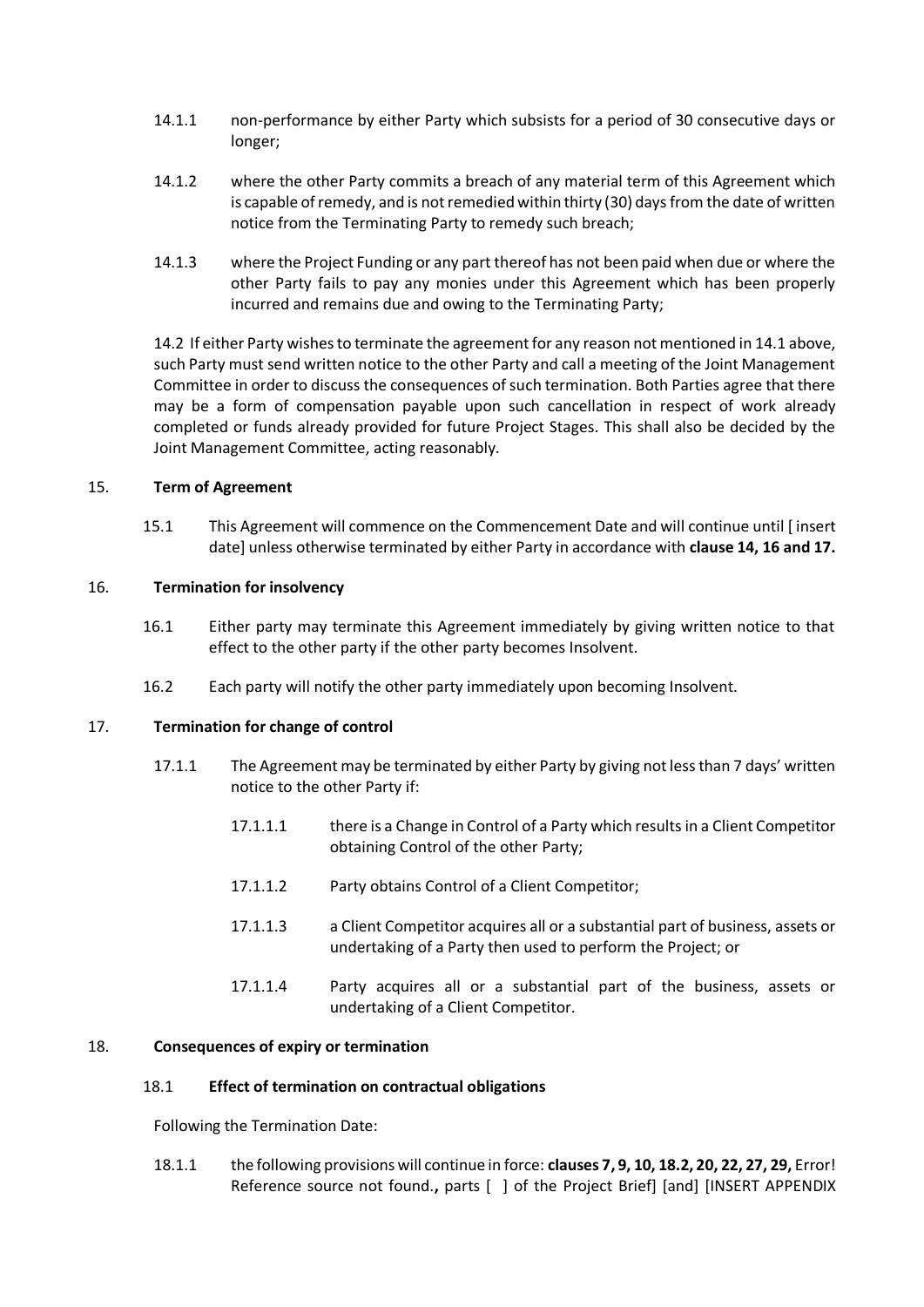NUMBERS eg. cyber, insurance], together with any other provisions which expressly or impliedly continue to have effect after expiry or termination of this Agreement; and

18.1.2 all other rights and obligations will immediately cease without prejudice to any rights, obligations, claims (including claims for damages for breach) and liabilities which have accrued prior to the Termination Date.

#### <span id="page-11-1"></span>18.2 **Return of information**

Within 20 days after the Termination Date either Party will (and will procure that all Staff involved with the Project will):

- 18.3 Agree on the delivery of all Records and all Project Results together with all copies of the same;
- 18.4 if requested to do so, destroy or permanently erase (if technically feasible) all confidential information; and
- 18.5 cease to use any Confidential Information obtained only as a result of the Project.

### 18.6 **Confirmation of compliance**

Party will, upon request, certify to the other Party in writing that it has (and its staff) have complied with **clause [18.2.](#page-11-1)** 

### 18.7 **Confirmation of Project Delivery to Wärtsilä or another Developer**

18.7.1 If this Agreement terminates prior to the completion of the Project, all Parties will do everything that is reasonably required in order to ensure that the Project can be successfully transferred to Wärtsilä or another collaboration partner (as appropriate) in a professional, timely and orderly manner and with the minimum of disruption. The parties agree to co-operate in good faith and will ensure the complete and effective transfer of all knowledge, technology and Know-How reasonably required for the completion of the Project. The Joint Management Committee will be engaged to oversee this process and may place any obligation on either Party which they deem necessary for an effective transfer.

#### <span id="page-11-2"></span><span id="page-11-0"></span>19. **Export control and sanctions compliance**

- 19.1 Parties shall notify each other of any changes to their Ownership during this Agreement or any other changes which may be relevant to Export Control or Sanctions Laws (as defined below).
- 19.2 In relation to their activities under this Agreement, the Parties shall comply with all applicable laws, statutes, regulations and regimes relating to export control and sanctions (**Export Control and Sanctions Laws**) and not to do anything to put Wärtsilä or any other Party in breach of any such Export Control and Sanctions Laws.
- 19.3 The Parties shall contractually oblige all members of their Group or any third parties they may engage in connection with the Project do so only on the basis in similar terms to clause [19.1.](#page-11-2) Each Party shall be responsible for the compliance by such persons employed or engaged by them with Export Control and Sanctions Laws.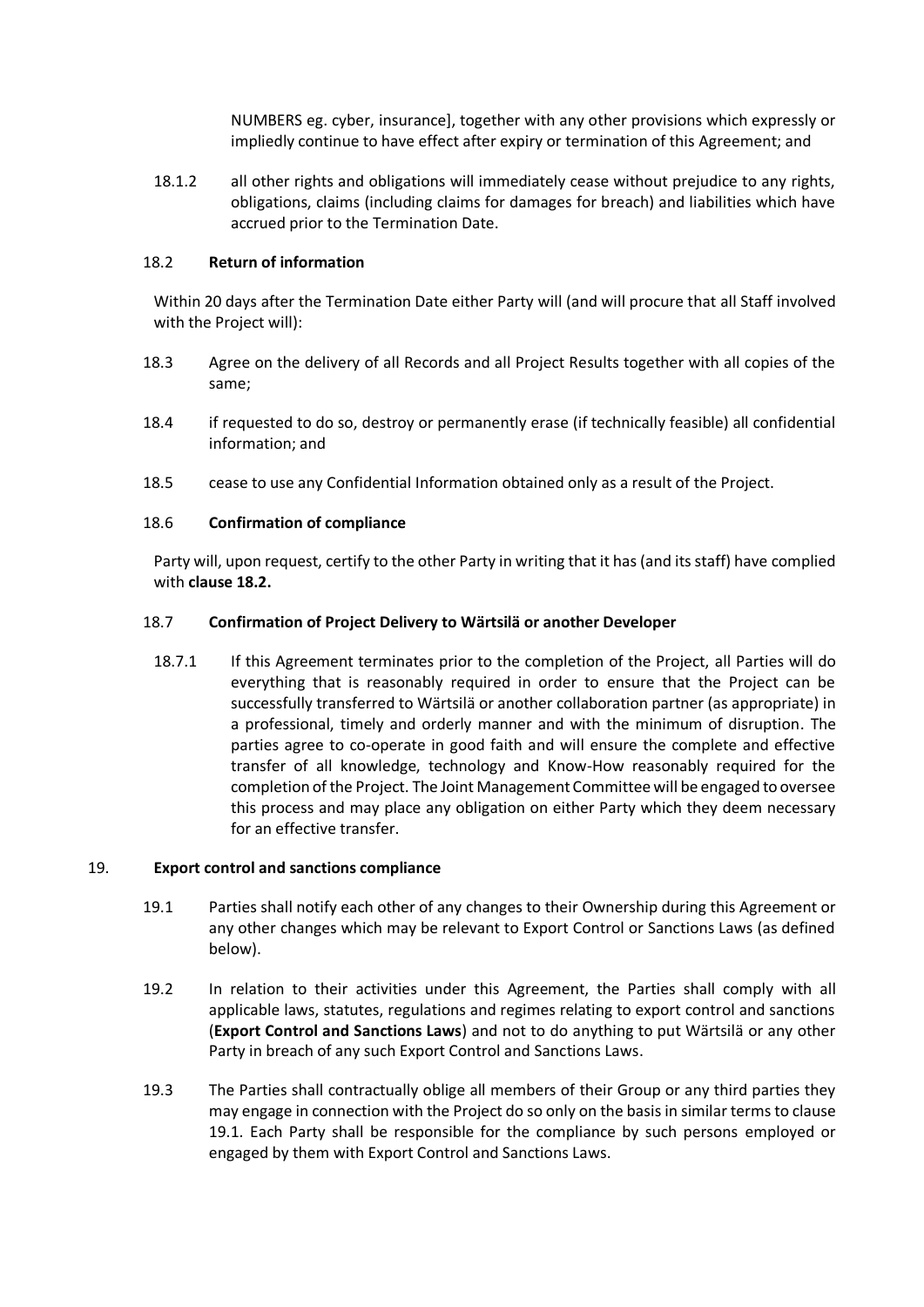19.4 Each Party agrees, if requested, to provide the other with reasonable assistance to enable compliance with any Export Control and Sanction Laws.

#### <span id="page-12-0"></span>20. **GDPR**

- 20.1 Each party shall, at its own expense, ensure that it complies with the requirements of all legislation and regulatory requirements in force from time to time relating to the use of personal data and the privacy of electronic communications, including the General Data Protection Regulation ((EU) 2016/679) and any other directly applicable European Union regulation relating to data protection and privacy.
- 20.2 Wärtsilä privacy notice can be found [here.](https://cdn.wartsila.com/docs/default-source/default-document-library/wartsilas-suppliers-business-partners-and-interest-groups-privacy-notice.pdf?sfvrsn=f3c45244_8)

### <span id="page-12-1"></span>21. **Dispute resolution**

The parties must attempt to solve all differences arising out of or in connection with this Agreement in an amicable manner. Any disputes will first be referred to the Joint Management Committee who shall be responsible for (i) maintaining open and regular communications, (ii) exploring the facts and circumstances related to any disagreements or disputes between the Parties, including any disputed matter, and (iii) finding ways to prevent, mitigate or resolve any disagreements or disputes between the Parties, including any disputed matter.

- 21.1 In the case where this is not possible, the parties being deemed to have failed in this attempt if no written Agreement between them is signed within 90 calendar days from the first notification of the difference of opinion given by the most diligent party to the other by registered letter with acknowledgement of receipt and if a contrary convention is not available, all disputes arising out of or in connection with this Agreement shall be referred for mitigation to a neutral mediator, to be decided by mutual agreement of the Parties. The costs of mediation fees and costs in connection with any mediator's services under this Agreement shall be borne equally by the Parties.
- 21.2 If any dispute remains unsettled following the above two options, it shall be settled under the Rules of Arbitration of the International Chamber of Commerce (the 'Rules') by one (1) or more arbitrators appointed in accordance with the said Rules. The proceedings before the arbitral tribunal shall be governed by the and, where these rules are silent, by Finnish law. The arbitration shall be held in Helsinki, Finland and shall be conducted in the English language.

#### <span id="page-12-2"></span>22. **Entire agreement**

- 22.1 The Parties agree that this Agreement and any documents entered into pursuant to it including but not limited to the Project Brief and Code of Conduct and relationship principles constitutes the entire Agreement between them and supersedes all previous Agreements, understandings and arrangements between them, whether in writing or oral in respect of its subject matter.
- 22.2 Each Party acknowledges that it has not entered into this Agreement or any documents entered into pursuant to it in reliance on, and shall have no remedies in respect of, any representation or warranty that is not expressly set out in this Agreement or any documents entered into pursuant to it, except in the case of fraudulent misrepresentation. No Party shall have any claim for innocent or negligent misrepresentation on the basis of any statement in this Agreement.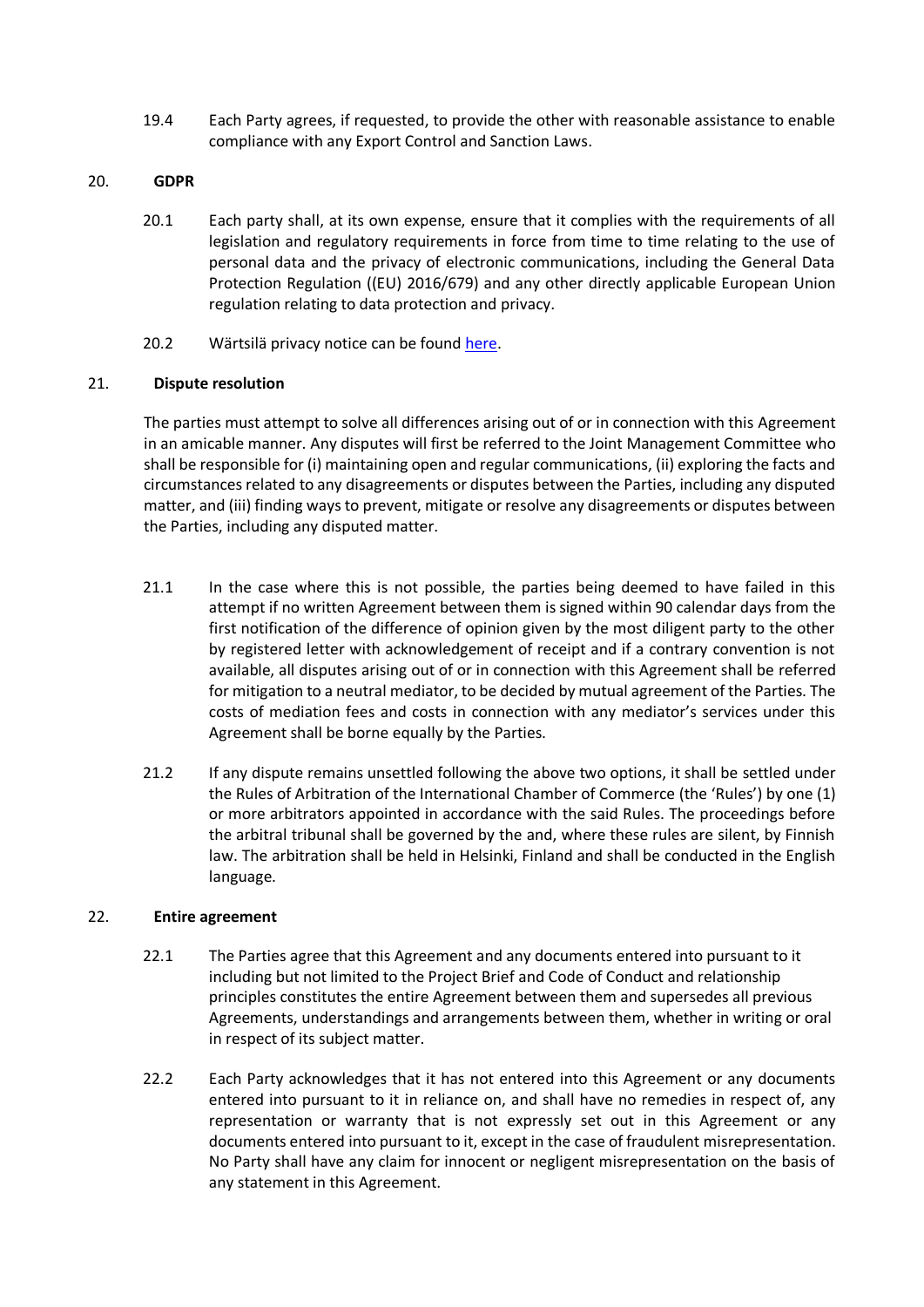#### <span id="page-13-0"></span>23. **Notices**

- 23.1 Notices under this Agreement shall be in writing and sent to a Party's registered office or address as set out on the first page of this Agreement (or to the fax number or email address set out below). Notices may be given, and shall be deemed received:
- 23.2 by first-class post: three days after posting;
- 23.3 by airmail: seven days after posting;
- 23.4 by hand: on delivery;
- 23.5 by email to [*address*] in the case of Wärtsilä and [*address*] in the case of [*party B*]: on receipt of a confirmation of delivery.
- 23.6 This clause does not apply to notices given in legal proceedings or arbitration.

#### <span id="page-13-1"></span>24. **Assignment**

- 24.1 No Party may assign, subcontract or encumber any right or obligations under this Agreement, in whole or in part, without the prior written consent of each of the other Parties (such consent not to be unreasonably withheld or delayed).
- <span id="page-13-6"></span>24.2 However, Parties may transfer and assign this Agreement and any rights and liabilities under this Agreement to a company of the same group of companies.
- 24.3 Notwithstanding clause [24.1,](#page-13-6) a party may perform any of its obligations and exercise any of its rights granted under this Agreement through any Affiliate, provided that it gives the other party prior written notice including the identity of the relevant Affiliate. Each party acknowledges and agrees that any act or omission of its Affiliate in relation to that party's rights or obligations under this Agreement shall be deemed to be an act or omission of that party itself.

#### <span id="page-13-2"></span>25. **No partnership or agency**

25.1 This Agreement relates to the single project to which it refers. Nothing in this Agreement constitutes, or shall be deemed to constitute, a partnership between the Parties nor make any Party the agent of another Party.

#### <span id="page-13-3"></span>26. **Insurance**

26.1 Both Parties shall procure, or caused to be procured, at their own cost, and maintain or cause to be maintained in full force and effect from the Starting Date to the date completion of the Project, any relevant insurance with responsible insurance carriers, including (but not limited to) cyber security insurance.

#### <span id="page-13-4"></span>27. **Severance**

- 27.1 If any provision of this Agreement (or part of any provision) is or becomes illegal, invalid or unenforceable, the legality, validity and enforceability of any other provision of this Agreement shall not be affected.
- <span id="page-13-5"></span>28. **Waivers**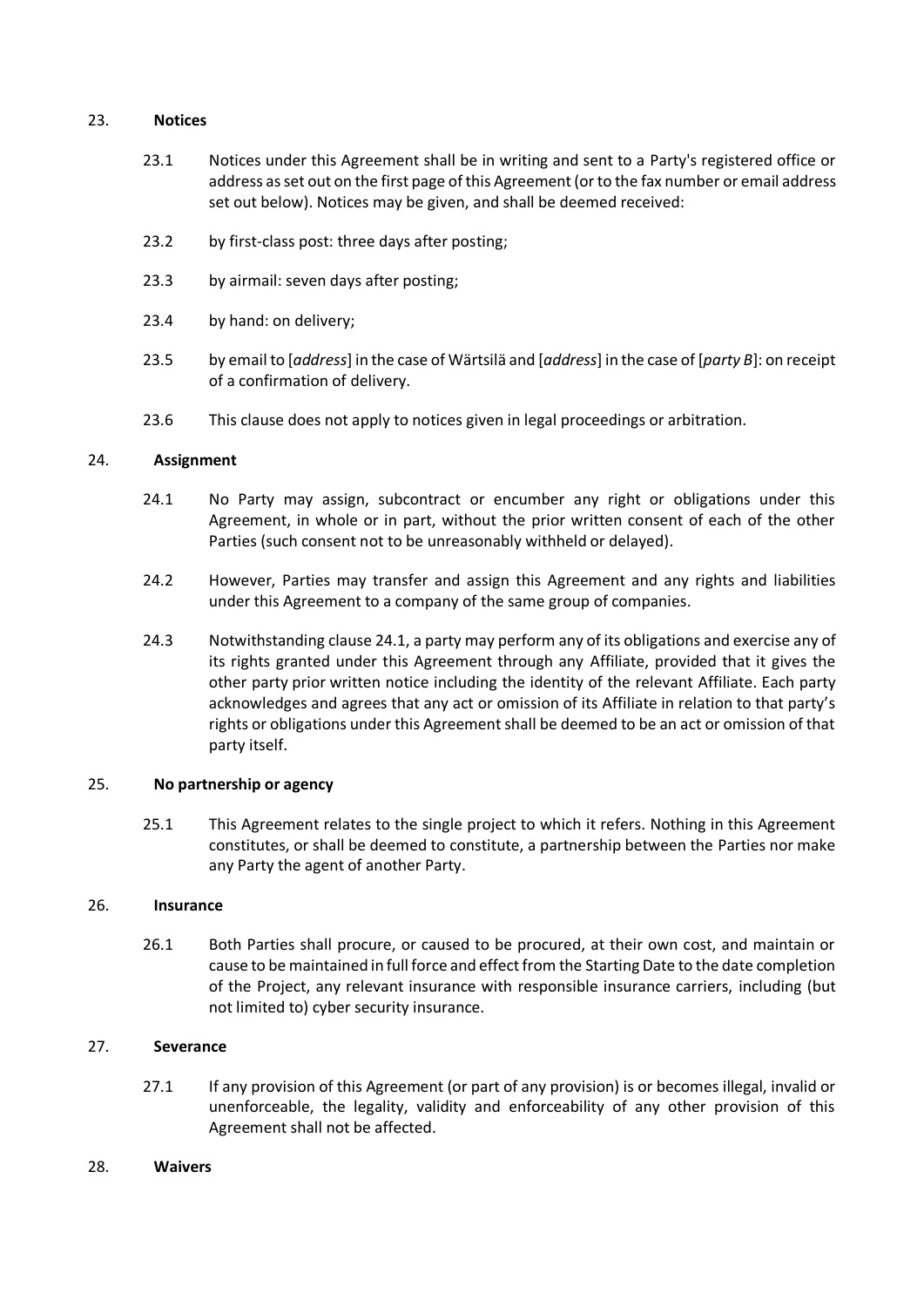28.1 No failure, delay or omission by either Party in exercising any right, power or remedy provided by law or under this Agreement shall operate as a waiver of that right, power or remedy, nor shall it preclude or restrict any future exercise of that or any other right or remedy. No single or partial exercise of any right, power or remedy provided by law or under this Agreement shall prevent any future exercise of it or the exercise of any other right, power or remedy.

#### <span id="page-14-0"></span>29. **Governing law**

29.1 This Agreement and any dispute or claim arising out of, or in connection with, it, its subject matter or formation (including non-contractual disputes or claims) shall be governed by, and construed in accordance with, the laws of Finland.

#### <span id="page-14-1"></span>30. **Counterparts**

**On Behalf of Wärtsilä:**

30.1 This Agreement may be executed in any number of counterparts. All counterparts taken together when all signed, constitute one agreement. A Party may execute this Agreement by signing any counterpart.

**IN WITNESS WHEREOF**, the Parties have caused this Agreement to be executed by their duly authorized representatives.

| Signature      |      | Signature      |      |
|----------------|------|----------------|------|
| Name (in full) |      | Name (in full) |      |
| Title          |      | Title          |      |
| Place          | Date | Place          | Date |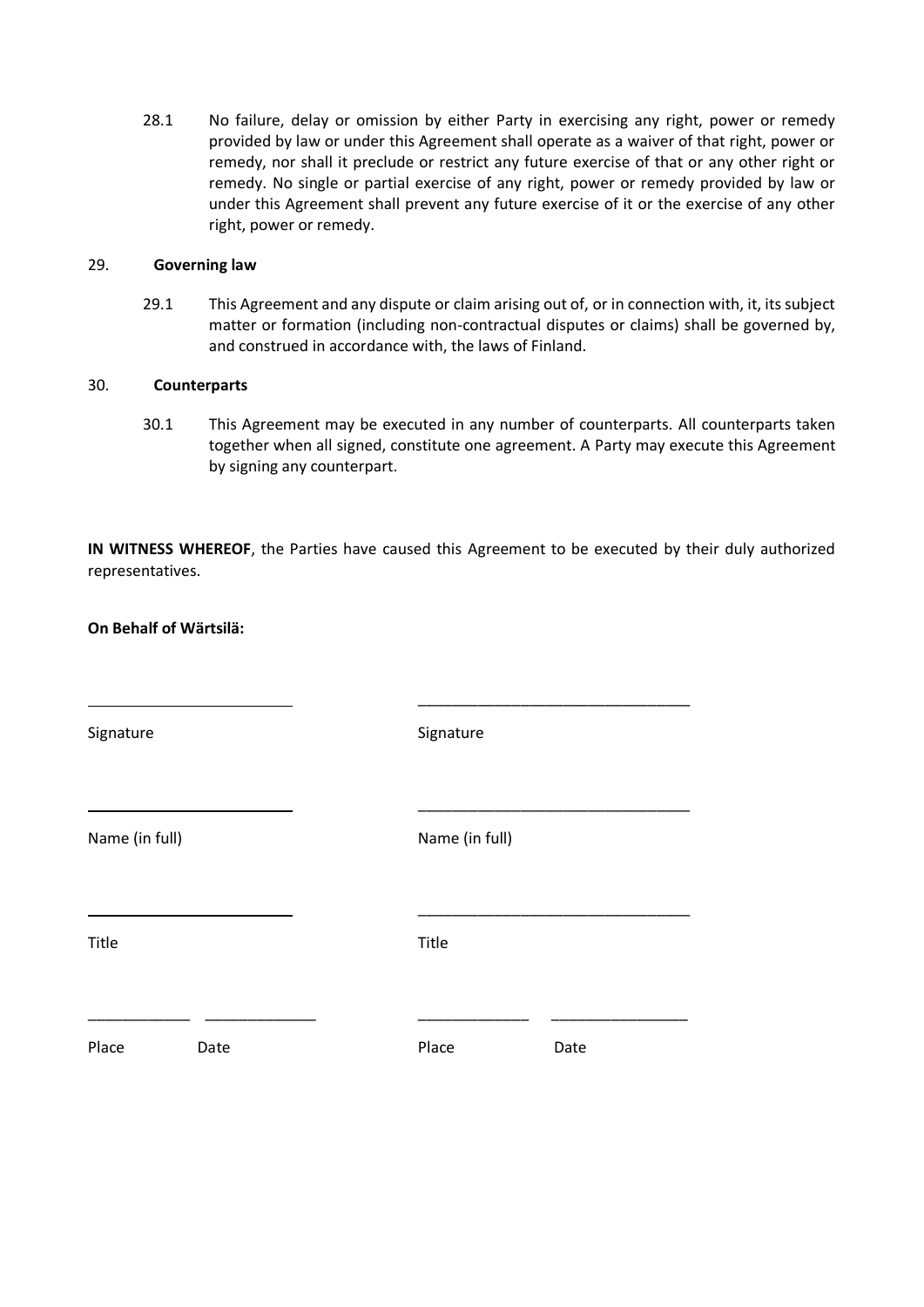## **On Behalf of [Party B]<sup>4</sup> :**

| Signature      |      | Signature      |      |  |  |  |  |
|----------------|------|----------------|------|--|--|--|--|
| Name (in full) |      | Name (in full) |      |  |  |  |  |
| Title          |      | Title          |      |  |  |  |  |
| Place          | Date | Place          | Date |  |  |  |  |

<sup>4</sup> Replicate as necessary for all parties to the agreement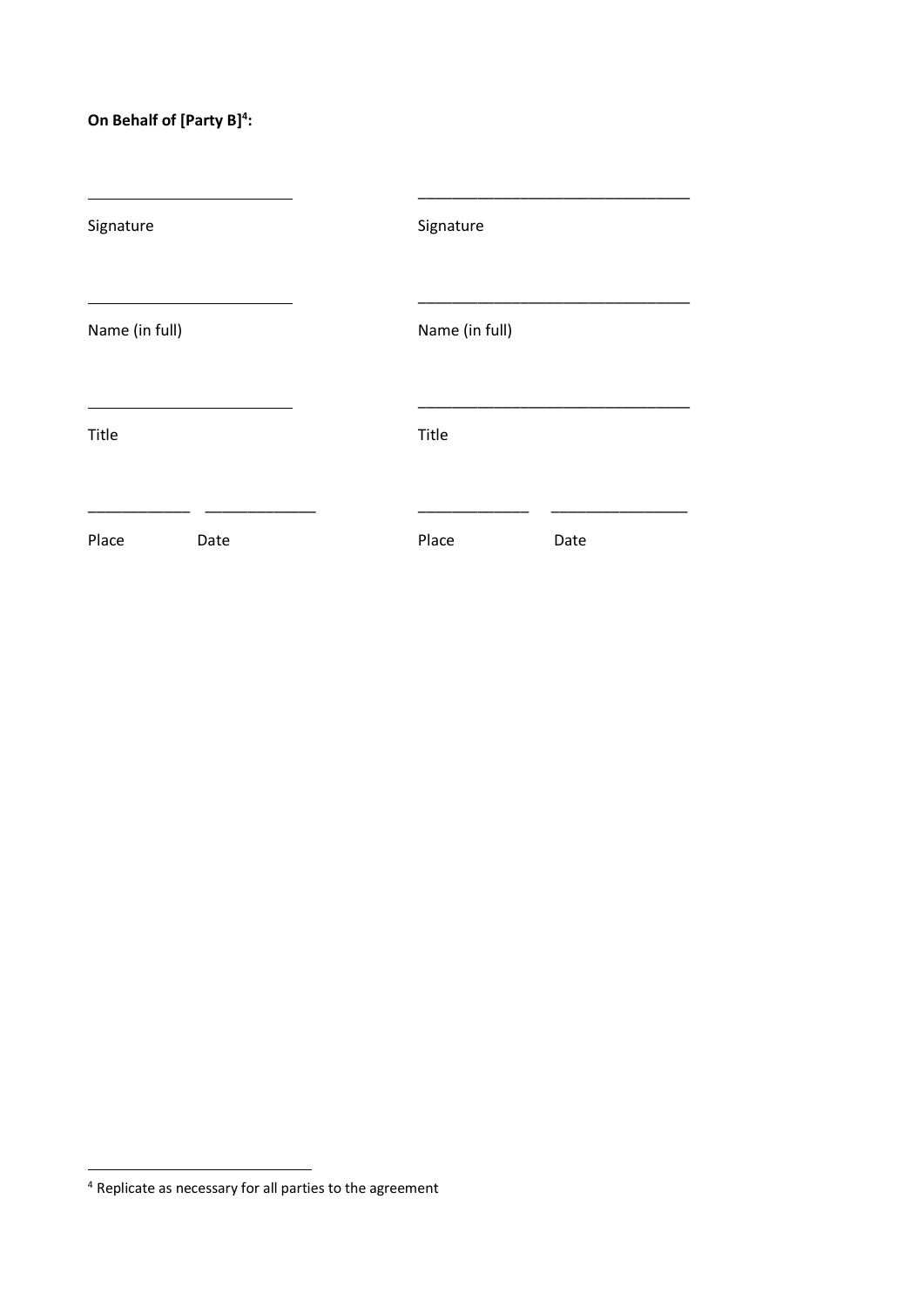#### **APPENDIX 1**

#### **DEFINITIONS**

- **Field of Use** the technical field of application and/or product markets, as set out or described in the Project Brief] [to be deleted if not possible to 'define' the project
- **Affiliate** means any entity that directly or indirectly Controls, is Controlled by, or is under common Control with, one of the Parties;
- **Agreement** Shall mean this agreement between Wärtsilä and [Party B, Party C], including the appendices
- **Background IP** means any and all Intellectual Property Rights that are not Foreground Intellectual Property, owned or controlled by the relevant Party or licensed to the relevant Party prior to or outside the Project, and in any event generated without reliance on any Foreground Intellectual Property or other Intellectual Property Rights connected with the Project but required for the purposes of the Project;
- **Client Competitor** A person that is a competitor [or has a Group Company that is a competitor] of Wärtsilä or of any of Wärtsilä's Group Companies, such that if they were to become (indirectly) involved in the Project through an acquisition or other similar means, conflicts of interest may cause issues for Project performance;
- **Commencement Date** means the date of this Agreement;
- **Confidential Information** shall mean any information or data or both, or the substance of this Agreement, whether communicated by or on behalf of either Party to the other Party, disclosed before, on or after the date of signature of this Agreement, including but not limited to, any kind of business, commercial or technical information and data in connection with the purpose of this Agreement except for information which is demonstrably nonconfidential in nature. The information shall be Confidential Information irrespective of the medium in which that information or data is embedded and if the Confidential Information is disclosed orally, visually or otherwise. Confidential Information shall include any copies or abstracts made of it as well as any products, apparatus, modules, samples, prototypes or parts that may contain or reveal the Confidential Information.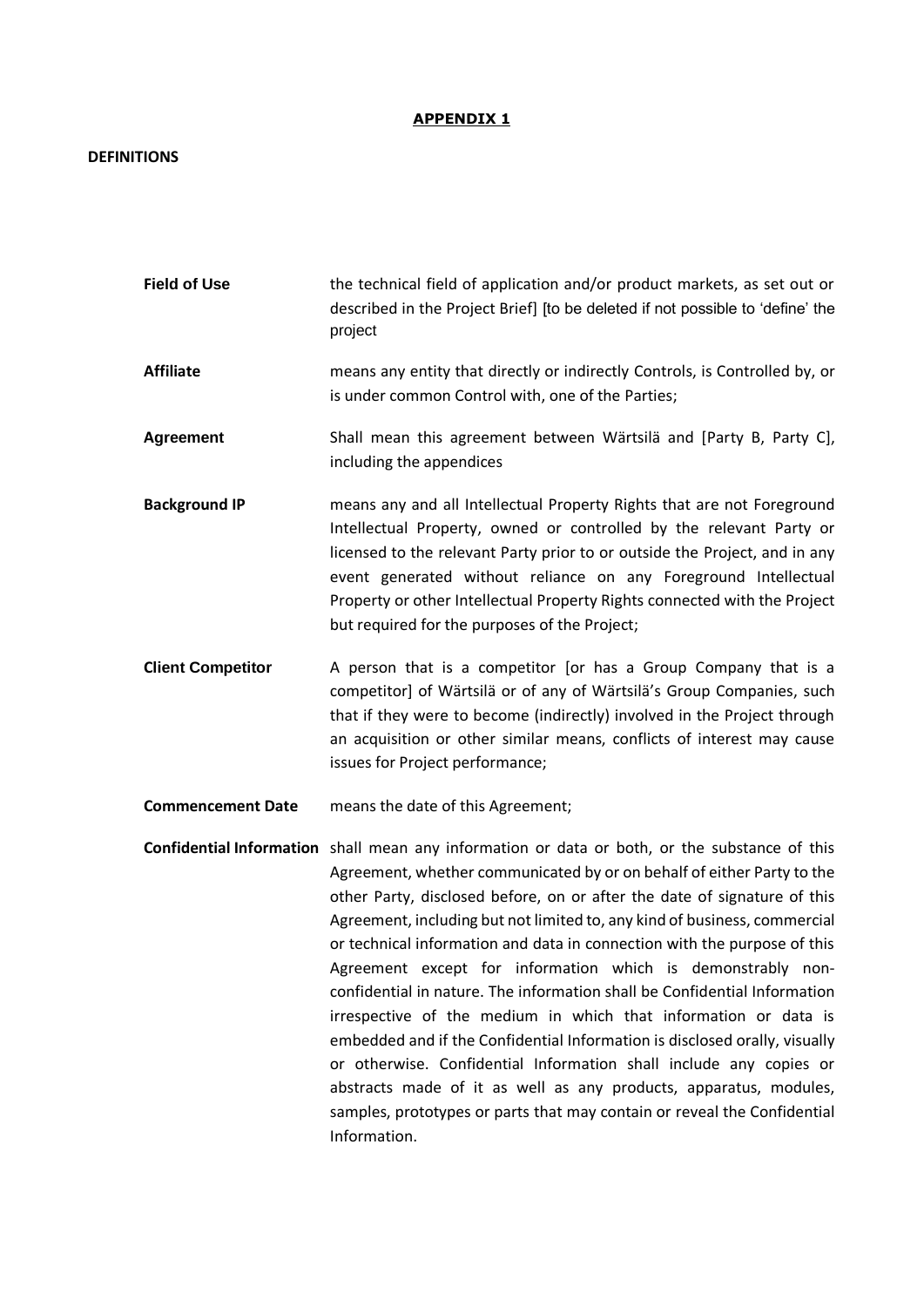| <b>Control</b>                 |                                                                                                                                                                                                                                                                                                                                                                                                                                                                                                                                                                                                                                                             | means the beneficial ownership of more than 50% of the issued share<br>capital of a company or the legal power to direct or cause the direction of<br>the management of the company and the expression change of control<br>shall be construed accordingly;                                                                                                               |  |  |  |  |  |
|--------------------------------|-------------------------------------------------------------------------------------------------------------------------------------------------------------------------------------------------------------------------------------------------------------------------------------------------------------------------------------------------------------------------------------------------------------------------------------------------------------------------------------------------------------------------------------------------------------------------------------------------------------------------------------------------------------|---------------------------------------------------------------------------------------------------------------------------------------------------------------------------------------------------------------------------------------------------------------------------------------------------------------------------------------------------------------------------|--|--|--|--|--|
| <b>Cyber Security</b>          | are the technologies, processes, procedures and controls implemented<br>by a Party that are designed to protect Information Assets from Cyber<br>Security Incidents;                                                                                                                                                                                                                                                                                                                                                                                                                                                                                        |                                                                                                                                                                                                                                                                                                                                                                           |  |  |  |  |  |
| <b>Cyber Security Incident</b> |                                                                                                                                                                                                                                                                                                                                                                                                                                                                                                                                                                                                                                                             | means any reasonably suspected or actual unauthorized access to or<br>acquisition, disclosure, use, or loss of Party's Information (including hard<br>copy records) or breach or compromise of a Party's Cyber Security,<br>whether through attack, socially engineered deception or otherwise,<br>that presents a potential threat to either Party's Information Assets; |  |  |  |  |  |
| <b>Field</b>                   |                                                                                                                                                                                                                                                                                                                                                                                                                                                                                                                                                                                                                                                             | For the purpose of Intellectual Property rights the [see drafting notes in<br>IP section and carry these through here to define the field. If this is not<br>relevant to the IP Option you have chosen, please delete.]                                                                                                                                                   |  |  |  |  |  |
| <b>Foreground IP</b>           |                                                                                                                                                                                                                                                                                                                                                                                                                                                                                                                                                                                                                                                             | means all Intellectual Property Rights and other matter capable of being<br>the subject of Intellectual Property Rights that is conceived, first reduced<br>to practice or writing or developed in whole or in substantial part in the<br>course of the Project;                                                                                                          |  |  |  |  |  |
| Group                          |                                                                                                                                                                                                                                                                                                                                                                                                                                                                                                                                                                                                                                                             | in relation to a company, that company, any subsidiary or holding<br>company from time to time of that company, and any subsidiary from<br>time to time of a holding company of that company.                                                                                                                                                                             |  |  |  |  |  |
| <b>Information Assets</b>      |                                                                                                                                                                                                                                                                                                                                                                                                                                                                                                                                                                                                                                                             | are information technology systems, operational technology, networks,<br>applications or devices and the data contained within such systems;                                                                                                                                                                                                                              |  |  |  |  |  |
| Insolvent                      | has the meaning given to it in the relevant Insolvency legislation in effect<br>from time to time;                                                                                                                                                                                                                                                                                                                                                                                                                                                                                                                                                          |                                                                                                                                                                                                                                                                                                                                                                           |  |  |  |  |  |
| <b>IPR</b>                     | means copyright, rights related to copyright such as moral rights and<br>performers rights, patents, rights in inventions, rights in confidential<br>information, know-how, trade secrets, trademarks, geographical<br>indications, service marks, trade names, design rights, rights in get-up,<br>database rights, databases, data exclusivity rights, approvals, utility<br>models, domain names, business names, rights in computer software,<br>mask works, topography rights, the right to sue for infringement, unfair<br>competition and passing off, and all similar rights of whatever nature<br>wherever in the world arising and, in each case: |                                                                                                                                                                                                                                                                                                                                                                           |  |  |  |  |  |
|                                | (a)                                                                                                                                                                                                                                                                                                                                                                                                                                                                                                                                                                                                                                                         | whether registered or not,                                                                                                                                                                                                                                                                                                                                                |  |  |  |  |  |
|                                | (b)                                                                                                                                                                                                                                                                                                                                                                                                                                                                                                                                                                                                                                                         | including any applications to protect or register such rights,                                                                                                                                                                                                                                                                                                            |  |  |  |  |  |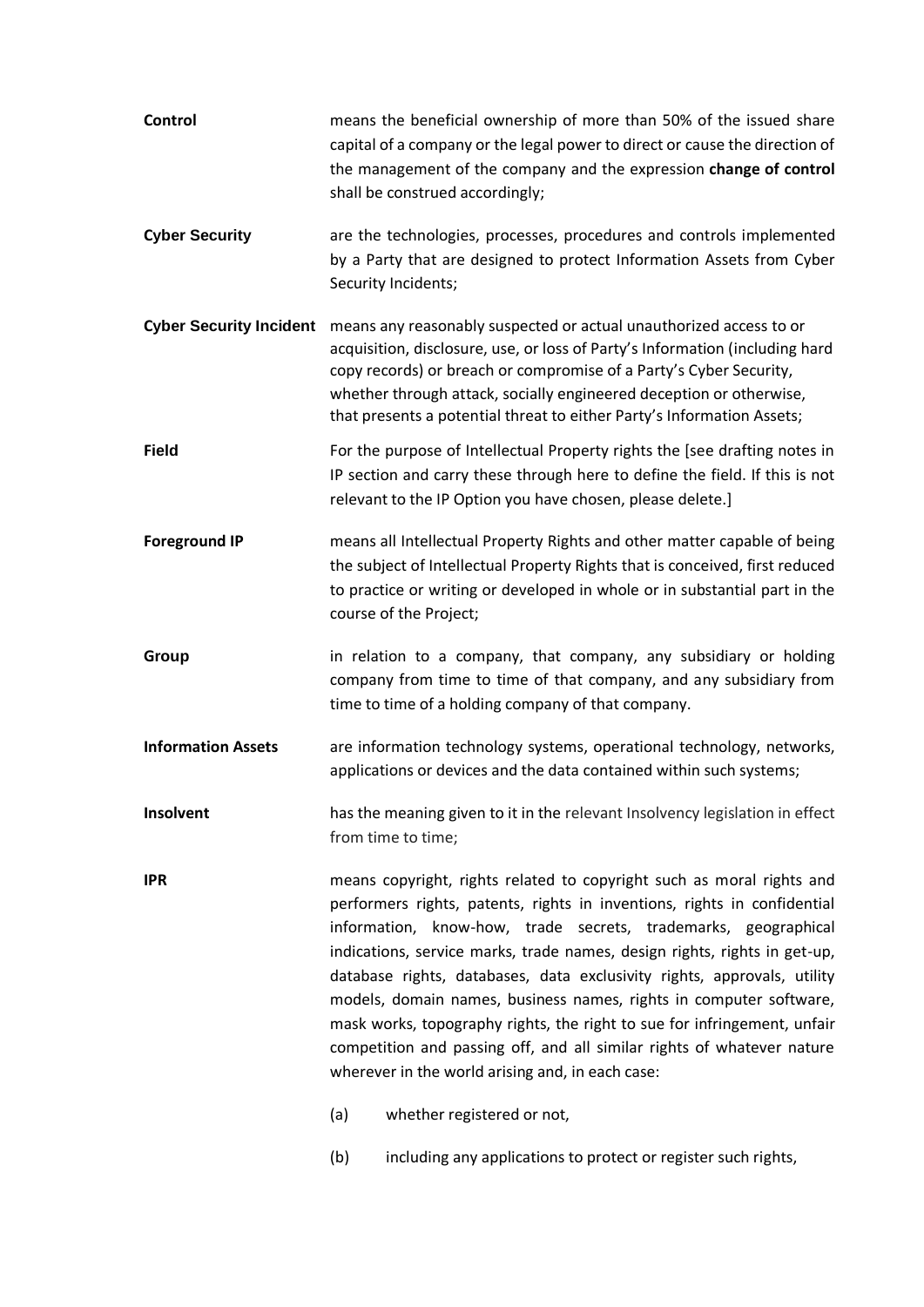|                                      | (c)                                                                                                                                                                                                                                                                                | applications,                                                                                                                                                                                                                                                               |  |  |  | including all renewals and extensions of such rights or  |  |  |  |  |
|--------------------------------------|------------------------------------------------------------------------------------------------------------------------------------------------------------------------------------------------------------------------------------------------------------------------------------|-----------------------------------------------------------------------------------------------------------------------------------------------------------------------------------------------------------------------------------------------------------------------------|--|--|--|----------------------------------------------------------|--|--|--|--|
|                                      | (d)                                                                                                                                                                                                                                                                                |                                                                                                                                                                                                                                                                             |  |  |  | whether vested, contingent or future, and                |  |  |  |  |
|                                      | (e)                                                                                                                                                                                                                                                                                | wherever existing;                                                                                                                                                                                                                                                          |  |  |  |                                                          |  |  |  |  |
| <b>Joint Management</b><br>Committee | means the committee charged with day to day management of the<br>Project constituted as set out in clause 4;                                                                                                                                                                       |                                                                                                                                                                                                                                                                             |  |  |  |                                                          |  |  |  |  |
| <b>Key Staff</b>                     |                                                                                                                                                                                                                                                                                    | those Staff recognised by the Parties as being materially important to the<br>successful performance of the Project, as listed [in Appendix X/the Project<br>Brief] or additionally designated as Key Staff by the [written agreement]<br>of the Parties from time to time. |  |  |  |                                                          |  |  |  |  |
| <b>Know-How</b>                      | formulae, methods, plans, inventions, discoveries, improvements,<br>processes, performance methodologies, techniques, specifications,<br>technical information, tests, results, reports, component lists, manuals<br>and instructions                                              |                                                                                                                                                                                                                                                                             |  |  |  |                                                          |  |  |  |  |
| <b>Non-Disclosure</b><br>Agreement   | means the initial non-disclosure agreement entered into by the Parties on<br>[details];                                                                                                                                                                                            |                                                                                                                                                                                                                                                                             |  |  |  |                                                          |  |  |  |  |
| Project                              | means the programme of joint research and development work between<br>the parties, to be carried out as part of the Smart Partner Campus<br>programme and as detailed the Project Brief;                                                                                           |                                                                                                                                                                                                                                                                             |  |  |  |                                                          |  |  |  |  |
| <b>Project Brief</b>                 | means the agreed master schedule setting out details such as, but not<br>limited to, the specifications of the Project, methodology of the project<br>and key project milestones as subsequently developed and amended<br>between the Parties from time to time;                   |                                                                                                                                                                                                                                                                             |  |  |  |                                                          |  |  |  |  |
| <b>Project Results</b>               | the information, Intellectual Property, materials [and products] arising<br>out of or in connection with the Project, and other tangible or intangible<br>results and data of, any research, development or other work undertaken<br>by the Parties in connection with the Project |                                                                                                                                                                                                                                                                             |  |  |  |                                                          |  |  |  |  |
| <b>Project Stages</b>                | means the five potential stages of the Project as set out in the way of<br>working and Project Brief, being discover, ideate, explore, transform and<br>incubate. Together each representing a Project Stage.                                                                      |                                                                                                                                                                                                                                                                             |  |  |  |                                                          |  |  |  |  |
| <b>Records</b>                       |                                                                                                                                                                                                                                                                                    |                                                                                                                                                                                                                                                                             |  |  |  | any and all records created by or on behalf of [Party B] |  |  |  |  |
| Way of working                       | The summary of the approach taken at the Smart Partner Campus, as<br>shared by Wärtsilä at the outset of the Project and as updated from time<br>to time                                                                                                                           |                                                                                                                                                                                                                                                                             |  |  |  |                                                          |  |  |  |  |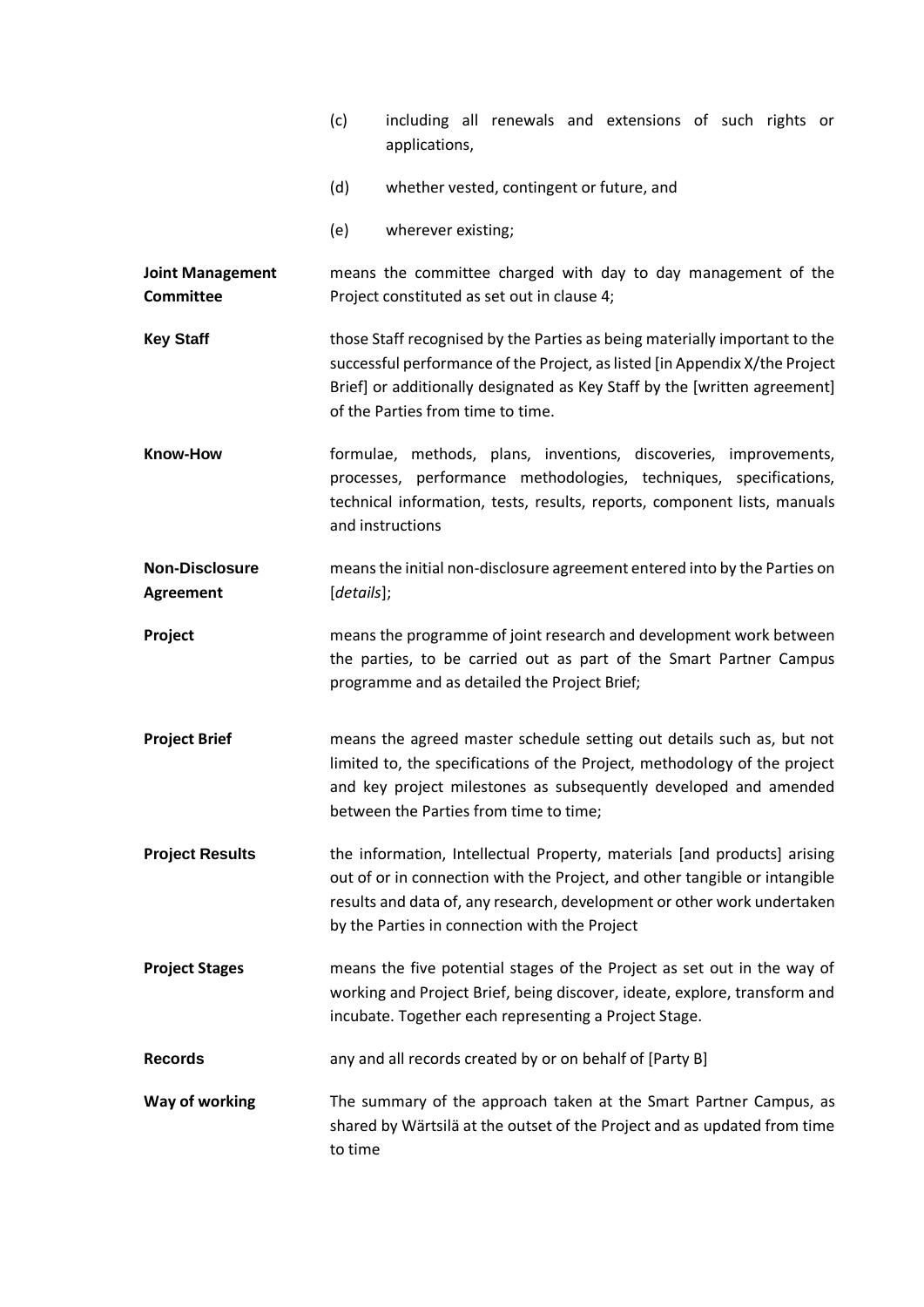In this Agreement:

- 1.1.1 a reference to this Agreement includes its schedules, appendices and annexes (if any);
- 1.1.2 the table of contents, background section and any clause, schedule, appendix or other headings in this Agreement are included for convenience only and shall have no effect on the interpretation of this Agreement;
- 1.1.3 a reference to a 'Party' includes that Party's personal representatives, successors and permitted assigns;
- 1.1.4 a reference to a 'person' includes a natural person, corporate or unincorporated body (in each case whether or not having separate legal personality) and that person's personal representatives, successors and permitted assigns;
- 1.1.5 a reference to a 'company' includes any company, corporation or other body corporate, wherever and however incorporated or established;
- 1.1.6 a reference to a gender includes each other gender;
- 1.1.7 words in the singular include the plural and vice versa;
- 1.1.8 any words that follow 'include', 'includes', 'including', 'in particular' or any similar words and expressions shall be construed as illustrative only and shall not limit the sense of any word, phrase, term, definition or description preceding those words;
- 1.1.9 a reference to 'writing' or 'written' includes any method of reproducing words in a legible and non-transitory form (including email);
- 1.1.10 a reference to legislation is a reference to that legislation as in force as at the date of this Agreement or amended, extended, re-enacted or consolidated from time to time except to the extent that any such amendment, extension or re-enactment would increase or alter the liability of a Party under this Agreement; and
- 1.1.11 a reference to legislation includes all subordinate legislation made as at the date of this Agreement or from time to time under that legislation.